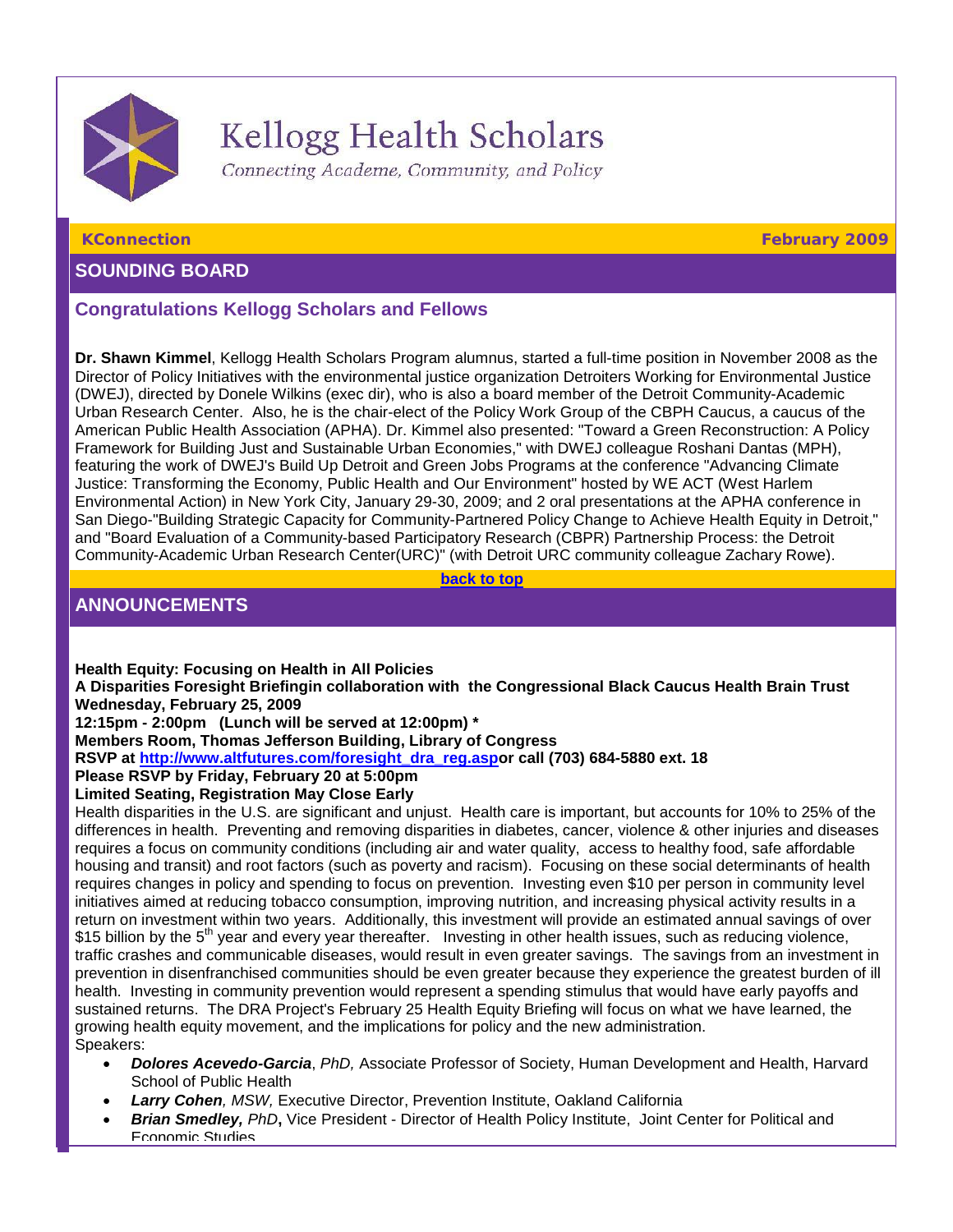• *David R. Williams, PhD,*Florence & Laura Norman Professor of Public Health, Harvard School of Public Health and Staff Director, RWJF Commission to Build a Healthier America

# *Opening Remarks by Congresswoman Donna Christensen*

\* In compliance with House Ethics Rules

**Registration and Call for Posters -- The University of Georgia Global Health Symposium "Social Determinants of Inequalities in Health II: Continuing the Global Conversation" Paul D. Coverdell Center for Biomedical Health Sciences at the University of Georgia March 24-25, 2009, 9:00 AM - 6:00 PM**

**Deadline (Poster Abstract): March 16, 2009**

Sponsored by the University of Georgia [College of Public Health](http://rs6.net/tn.jsp?et=1102456760593&e=001atQw5QrTyAOhUR7cTZpxMWOirnqKNpAC3PpY8aE5bIdq_Nlc3GCM3zfQGPNbo57byLHGL9l-jFNAbqqk8ekDzO_LnjMKH8kPJcTfEzsHmwFsvjK6YgQqmqPf8nyfzzou) and [Biomedical and Health Sciences Institute,](http://rs6.net/tn.jsp?et=1102456760593&e=001atQw5QrTyAMmDiaG2rUnynJ2Ke9FMWz6g7fUYYe4fY9sH6AInGEIL7ntGhw4K_Kumm34sUt24DVB4n4SiFwGVjq18sVAyfQbCxotg-aoLtmKk-pa2ptj6w==) with the **[W.K. Kellogg Health Scholar Program](http://rs6.net/tn.jsp?et=1102456760593&e=001atQw5QrTyAOgel6k9TZYwGR-b3zL_27dqnlnDVA0cIOdenvKFYyzuhvusrSaZXXGqgd2vTpM5lQEzrtbRNK43BIo_MOVQ_csxO1hXStgenLoc0wLJSe1wJsnR8J0hZg0) (Multidisciplinary Track)**

*Keynote Speaker:* Ichiro Kawachi, M.D., Ph.D., Harvard School of Public Health

*Purpose:* This two-day event brings together national and international public health experts with the purpose of gaining a better understanding of how socio-economic status, socio-political environment, race and ethnicity contribute to inequalities in health across the globe.

*Who should attend?* Anyone interested in international health, public health, international development, medicine, nonprofits, philanthropy, microfinance, social entrepreneurship, bioethics, economics, health policy, advocacy, anthropology, environmental health, service-learning, medical education, and public service.

### *Symposium Session Topics:*

- National and State Level Inequities
- Contribution of Discrimination in Healthcare Access
- Social Determinants of Inequalities in Health: France
- Public Opinion and Health and Healthcare Disparities
	- · Human Rights and Immigrant Health

Registration fee is \$15, or free for student/postdoc poster session participants. Poster abstract deadline is *Monday, March 16*. To register or submit a poster abstract, please visit **[www.globalhealth.uga.edu.](http://rs6.net/tn.jsp?et=1102456760593&e=001atQw5QrTyAPrww7Aoqompu4S2sn9VQ1BzkksH7QBHE1NZ2MP9IpDeOE5Grl7zS2Xwe0fPAz6mzd2mua98xWTal-bWwJY4L-glDZL0FWProTj0hfhD_wP_A==)**

**SAVE THE DATE! Kellogg Fellows in Health Policy Research program 2009 Networking Meeting** will be held on **June 2, 2009** in Washington, DC. Meeting details to follow.

**SAVE THE DATE! Kellogg Health Scholars Program 2009 Networking Meeting**will be held on**June 3-5, 2009**in Washington, DC. Meeting details will be sent as soon as it is available.

**SAVE THE DATE! The Disparities in Health in America: Working Toward Social Justice Workshop** is being scheduled for **June 20 to June 26, 2009** in Houston, Texas at the Robert Hickey Auditorium at the University of Texas M.D. Anderson Cancer Center.

**REQUEST FROM THE NATIONAL PROGRAM OFFICE:** If any Kellogg scholars, fellows or alumni: (1) have submitted abstracts that have been accepted for presentation at the *World Federation of Public Health Associations World Conference on Public Health, April 27-May 1, 2009*; (2) plan to attend the *Department of Health and Human Services, Office of Minority Health's Third National Leadership Summit on Eliminating Racial and Ethnic Disparities in Health, February 25-27, 2009* (see conference information under Conferences and Events); (3) plan to attend *The University of Georgia Global Health Symposium on Social Determinants of Inequalities in Health, March 24-25, 2009*(see announcement below); (4) the *Kellogg Fellows Leadership Conference on the Interaction of Hope and Action, June 18-21, 2009, in Tulum, Mexico,* **o**r (5) would like to present your research at theM.D. Anderson Cancer Center symposium on **Disparities in Health in America: Working Toward and Social Justice** on **June 24 or June 25, 2009,** in Houston, please advise Barbara Krimgold at [bkrimgold@cfah.org.](mailto:bkrimgold@cfah.org)

**[back to top](#page-0-0)**

# **SPOTLIGHT ON KELLOGG SCHOLARS NETWORK**

Meet Kellogg Health Scholars Program alumnus **Shawn D. Kimmel, PhD...**

Dr. Shawn D. Kimmel completed work toward his doctorate in American Culture at the University of Michigan in 2006, after previously earning a Dual MA in American History and Philanthropic Studies from Indiana University. As a postdoctoral research fellow in the Community track of the Kellogg Health Scholars Program at the University of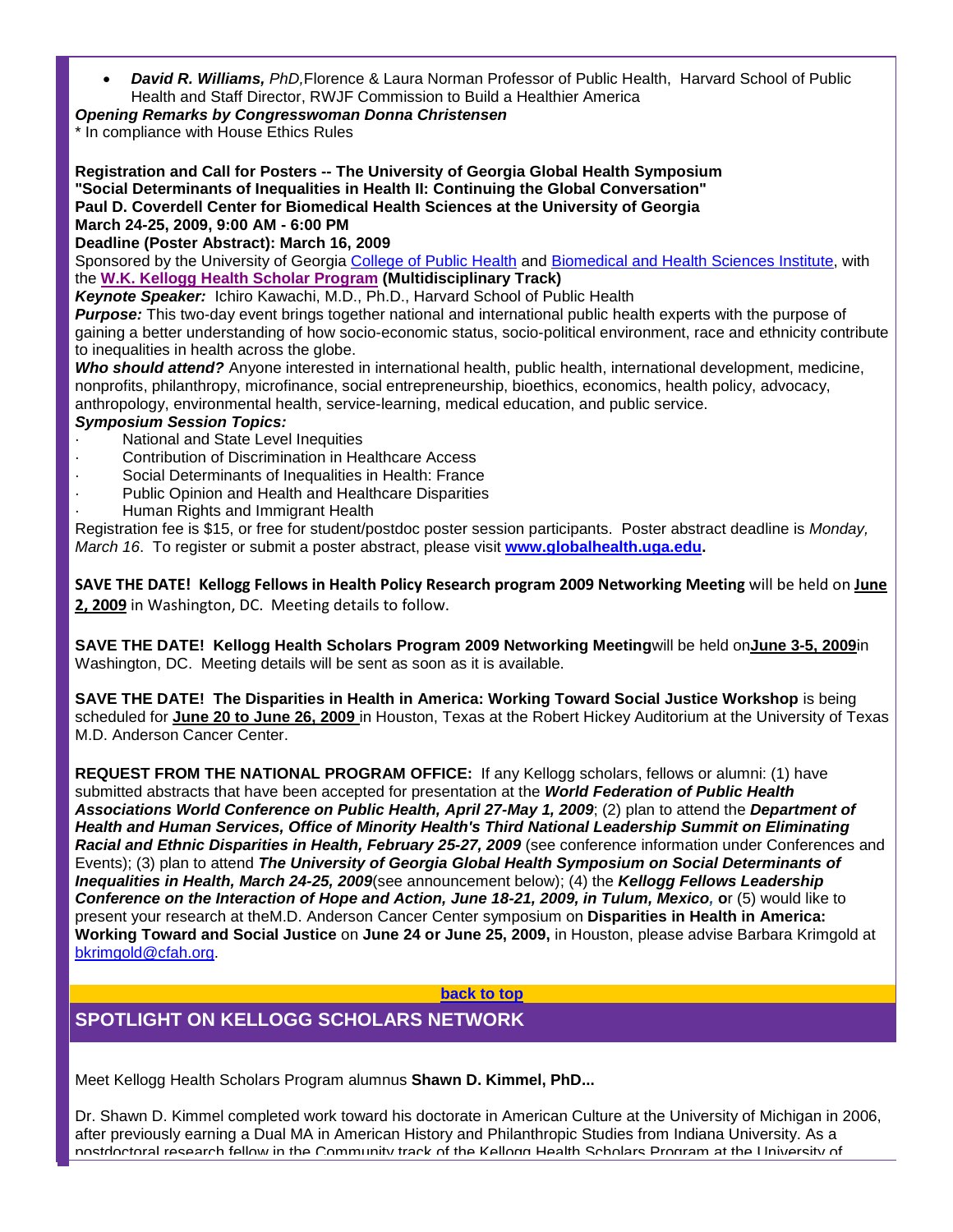Michigan School of Public Health (2006-2008), Dr. Kimmel researched best practices for strengthening the capacity of community-based organizations to integrate policy research and advocacy into the design of community-based participatory research (CBPR) projects. This KHSP project, "Toward Strategic Measures for Building Community-Partnered Capacity for Policy Change," was pursued in collaboration with members of the Board of the Detroit Community-Academic Urban Research Center (URC), and the Steering Committee of the REACH (Racial and Ethnic Approaches to Community Health) Detroit partnership, which is dedicated to decreasing health disparities related to diabetes. Dr. Kimmel also assisted with the planning and implementation of the Detroit URC's "Neighborhoods Working in Partnership" project.

Following completion of his KHSP postdoc, Dr. Kimmel was hired by Detroiters Working for Environmental Justice (DWEJ)--a community-based environmental justice organization--as a full-time research and policy director. DWEJ works to empower individuals, CBOs, and communities in Southeast Michigan to organize and develop healthy and sustainable neighborhoods and urban environments. The focus of Shawn's work for DWEJ is to research and coordinate the policy elements of DWEJ's environmental justice and sustainable development work at the local, state, and national levels. Shawn is also responsible for mentoring DWEJ's undergraduate and graduate student research interns, and will further develop DWEJ's network of CBPR partnerships. He is especially committed to nurturing community-driven research and organizing to achieve health equity and sustainable urban development in Detroit and beyond. (For more information about DWEJ, see [www.dwej.org\)](http://rs6.net/tn.jsp?et=1102456760593&e=001atQw5QrTyAMMGQKQ4vf1bGNihVsH9pcNC9BWncKpm5UoBn4zyaW8G1BR6xH4AaBWmF-BmcHx310T5_yKdnNSoNX0Z_peN1Z6-GGFOEY4RFc=).

When asked what the contribution of his KHSP experience made to his academic career, Dr. Kimmel stated "The KHSP experience allowed me to synthesize my several intellectual interests (history of social movements, environmental & social justice partnerships, community capacity-building for policy change) into a coherent research program to serve the developing needs of a real community of engaged leaders and organizations. It allowed me to construct a community-engaged framework for combining evidence from community-driven research with the historical lessons of previous social movements to develop more strategic approaches to policy change efforts aimed at transforming the institutional determinants of environmental and health inequity. And most importantly, it provided a bridge that allowed me to restructure my academic research skills into strategic tools that could be employed in service of the vision and development of a community that continually inspires me."

#### **[back to top](#page-0-0)**

# **Archived KHSP E-Workshops**

The archived KHSP e-workshops are taped from the live e-workshops of the Kellogg Health Scholars. These live electronic workshops are intended to bring Kellogg Health Scholars together between face-to-face networking meetings to explore topics of mutual interest. Its purpose is to form closer networks between the Kellogg Health Scholars and to provide to them and the Kellogg Community of Scholars support and resources for career development.

Access to archived e-workshops is **STRICTLY LIMITED** to Kellogg Health Scholars, Kellogg Fellows in Health Policy Research (current and alumni), Scholars in Health Disparities and Community Health Scholars program alumni and H. Jack Geiger Congressional Health Policy Fellows program alumni. The contents of these e-workshops are confidential. These archived presentations should not be accessed, copied or forwarded by/to any individuals other than group of scholars, fellows and scholar/fellow alumni that have been identified.

[Click here to listen to the archived presentations and download materials,](http://rs6.net/tn.jsp?et=1102456760593&e=001atQw5QrTyAMbMfi3sVnSKiWIelE_4TFPNHis61ZDJV8fI07obW_yhjr9gwXqnNJfxRQ3FZCe_5YGFrClXg-p6I9jlLM2WDY5aPjqiyGqV4WucK0FheNHApW42d7lHqVqsG02iwEVk_8=) Please use the same login and passcode information provided under a separate email in April 2008 or contact Brandon Moore at [bmoore@cfah.org](mailto:bmoore@cfah.org) for these information.

**[back to top](#page-0-0)**

# **FUNDING**

**National Institutes of Health**

**NCI Transition Career Development Award to Promote Diversity (K22) PAR-09-069 Application Due Date(s): Standard dates apply, please see** 

**[http://grants.nih.gov/grants/funding/submissionschedule.htm](http://rs6.net/tn.jsp?et=1102456760593&e=001atQw5QrTyAOGbulbGV3yVb2C1QEWr0dgJeh7qmpdl6bhoDCWyxZIjydO5R-TJOgipErjoMBVGNqmiq6kQMDhmnJYqKY5CYoxxbVAJ_E5CjC5fHzIw5bJ5fWTtVmewMwEGxJmo8MsGGFREKAmNcQn2PmJohzRNWEf)** 

**NOTE: On-time submission requires that applications be successfully submitted to Grants.gov no later than 5:00 p.m. local time (of the applicant institution/organization).**

The purpose of the National Cancer Institute (NCI) Career Transition Award (K22) is to help ensure that a diverse pool of highly trained scientists are available in adequate numbers and in appropriate research areas to address the nation's biomedical, behavioral, and clinical research needs. The Diversity Training Branch (DTB), the Center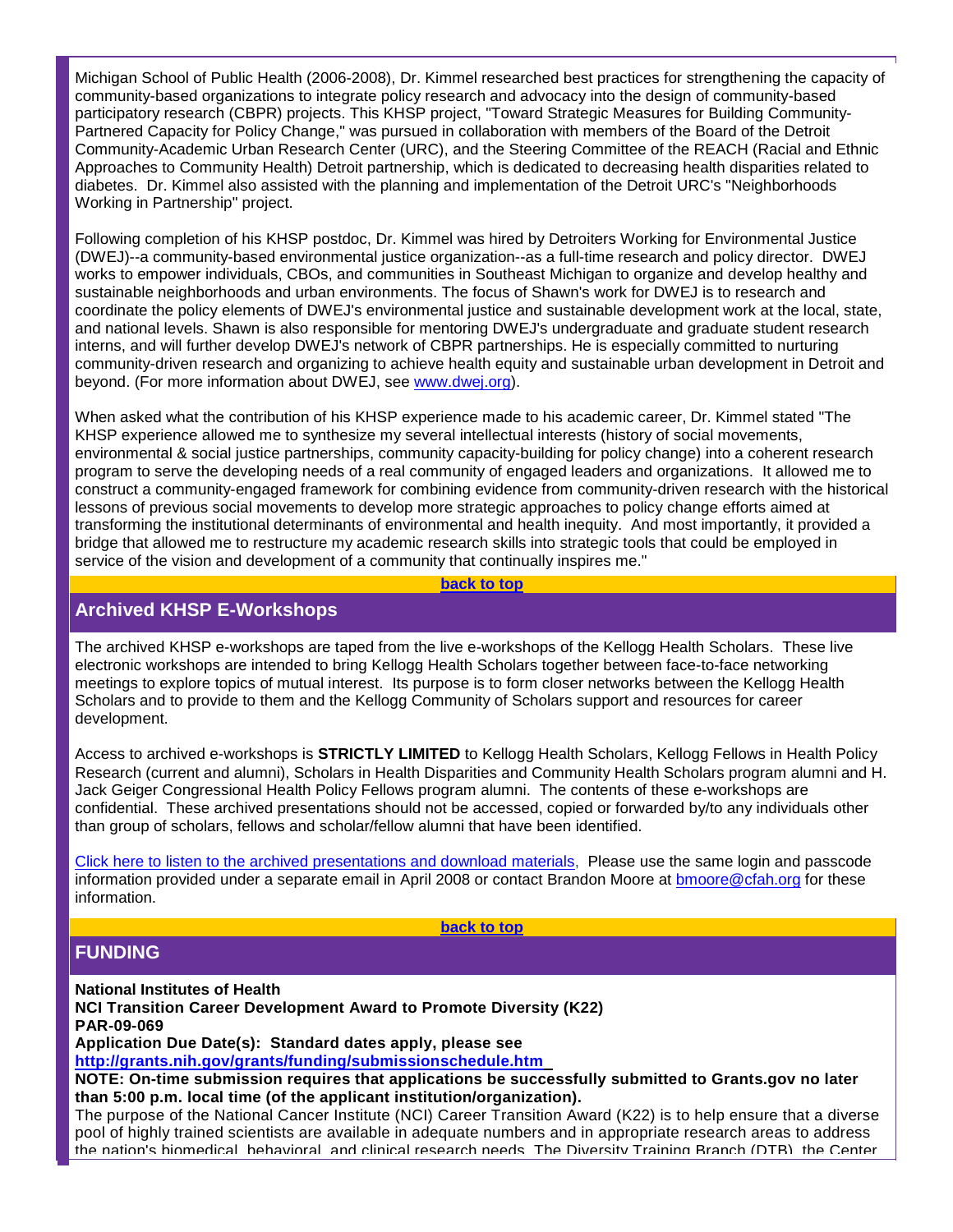to Reduce Cancer Health Disparities (CRCHD) [\(http://crchd.cancer.gov/\)](http://rs6.net/tn.jsp?et=1102456760593&e=001atQw5QrTyAMd4xIt86f2uPwN81wAMX_XqlCFteajBvZ5liPSDQvHDzLmWSWrI2NyiLoDp5R3ea3U0ZuBF8zB9uS8H3ttEJokvo7TAeDda3Q=), and the Office of the Director (OD) [\(http://www.nih.gov/icd/od/\)](http://rs6.net/tn.jsp?et=1102456760593&e=001atQw5QrTyAPNgH92SCfUJfKp5KNqmHomVh_6Fa1YdTFWmCAHKb2zDjEN5OoEV2JEnLdB3K7E9syFT3YWFoXvPj8hpQpKo1YsrpzW1UqSenuraMga1yllsQ==), invite applications from recipients of the NCI Mentored Career Development Award to Promote Diversity, or from advanced postdoctoral and/or newly independent research scientists representative of groups that are underrepresented in biomedical, behavioral, clinical, and/or social sciences. This award will provide "protected time" for recipients to develop and receive support for their initial cancer research program. In addition, this award can provide a two-year mentored experience in NCI intramural programs for interested individuals. The unique feature of this award is that the individuals may apply without a sponsoring institution while they are still in a mentored position. Specific Research Objectives: A major obstacle to developing a stronger national minority cancer research effort has been the lack of significant strategic training programs for minority students and scientists in cancer research. Progress in realizing a significant increase in the number of competitive minority cancer researchers had been disappointing. A greater involvement of minority candidates, who possess the appropriate cultural perspectives, is integral to a successful national minority cancer research effort involving more minority patients and populations. The Diversity Training Branch (DTB), the Center to Reduce Cancer Health Disparities (CRCHD) [\(http://crchd.cancer.gov/\)](http://rs6.net/tn.jsp?et=1102456760593&e=001atQw5QrTyAMd4xIt86f2uPwN81wAMX_XqlCFteajBvZ5liPSDQvHDzLmWSWrI2NyiLoDp5R3ea3U0ZuBF8zB9uS8H3ttEJokvo7TAeDda3Q=), and the Office of the Director (OD) [\(http://www.nih.gov/icd/od/\)](http://rs6.net/tn.jsp?et=1102456760593&e=001atQw5QrTyAPNgH92SCfUJfKp5KNqmHomVh_6Fa1YdTFWmCAHKb2zDjEN5OoEV2JEnLdB3K7E9syFT3YWFoXvPj8hpQpKo1YsrpzW1UqSenuraMga1yllsQ==), invite applications from recipients of the NCI Mentored Career Development Award to Promote Diversity, or from advanced postdoctoral and/or newly independent research scientists representative of groups that are underrepresented in biomedical, behavioral, clinical, and/or social sciences. This award will provide "protected time" for recipients to develop and receive support for their initial cancer research program. In addition, this award can provide a two-year mentored experience in NCI intramural programs for interested individuals. The unique feature of this award is that the individuals may apply without a sponsoring institution while they are still in a mentored position. Announcement details at [http://grants.nih.gov/grants/guide/pa-files/PAR-09-](http://rs6.net/tn.jsp?et=1102456760593&e=001atQw5QrTyAMPj-zV5hAgPVKBVQQAJ-tv7r2rnx3KUp2Y1_wObIUtrFuVQTZmePm36KdPv1vhNxV6B1vtRHtUzpeqUd94cV4woleJyCd_0iIQgPycRewEzMK1finIfSJtNKDNAlB5MiQIJ5ITed8O2fJs0gt_h4Ty9y3gWZnIeN4=) [069.html.](http://rs6.net/tn.jsp?et=1102456760593&e=001atQw5QrTyAMPj-zV5hAgPVKBVQQAJ-tv7r2rnx3KUp2Y1_wObIUtrFuVQTZmePm36KdPv1vhNxV6B1vtRHtUzpeqUd94cV4woleJyCd_0iIQgPycRewEzMK1finIfSJtNKDNAlB5MiQIJ5ITed8O2fJs0gt_h4Ty9y3gWZnIeN4=)

### **The Robert Wood Johnson Foundation: Healthy Eating Research Calls for Proposals Released Deadline: February 24, 2009, 3:00 p.m. ET**

The Robert Wood Johnson Foundation has posted two separate calls for proposals (CFPs) in the Childhood Obesity program area. Healthy Eating Research is a national program of the Robert Wood Johnson Foundation (RWJF). The program supports research on environmental and policy strategies with strong potential to promote healthy eating among children to prevent childhood obesity, especially among low-income and racial/ethnic populations at highest risk for obesity. Findings will advance RWJF's efforts to reverse the childhood obesity epidemic by 2015. The two CFPs described below focus on the following four topic areas:

- 1. Food pricing and economic approaches;
- 2. Food and beverage marketing;
- 3. Improving access to healthy foods in low-income communities; and

4. Evaluations of promising food-related policy and environmental strategies in settings where children and their families make food choices.

#### **(1) Healthy Eating Research Round 4 --** Application Deadline: February 24, 2009 (3 p.m. ET)

Approximately \$2.4 million will be awarded for two types of research grants focused in the four areas listed above: Small- and large-scale studies:

- 12- to 18-month awards of up to \$150,000 each.
- 18- to 36-month awards of up to \$400,000 each.

Macro-level analyses:

- 12- to 18-month awards of up to \$100,000 each.

**(2) Healthy Eating Research 2009 New Connections** -- Application Deadline: February 24, 2009 (3 p.m. ET) This funding opportunity is for New Connections grants through the Healthy Eating Research program. New Connections grants are for early-career investigators from historically disadvantaged and underrepresented communities who have completed a doctorate or terminal degree within seven years prior to the award date for the grant (after November 1, 2002). These grants are for individuals who are in the early stages of an independent research career.

A total of up to three grants will be awarded. There are two categories of funding focused on the four areas listed above:

Small-scale studies:

- 12- to 24-month awards of up to \$100,000 each.

Macro-level analyses:

- 12- to 24-month awards of up to \$75,000 each.

Visit the Healthy Eating Research Web site for more details about these CFPs and information on how to apply, at [www.healthyeatingresearch.org.](http://rs6.net/tn.jsp?et=1102456760593&e=001atQw5QrTyAMwn5sXw52iO3z5xnx0R9hbhoA91cMRcePD4_cJGJLLlRkiLmWaJfoQD_8cYwpg_QiEAO62Et8fBmYH1MShCt_e3jL03ZRpOzO8MB6D8ypb_SLLnYMb81Wq)

**The Robert Wood Johnson Foundation**

**Communities Creating Healthy Environments Deadline: February 26, 2009, 3:00 p.m. EST**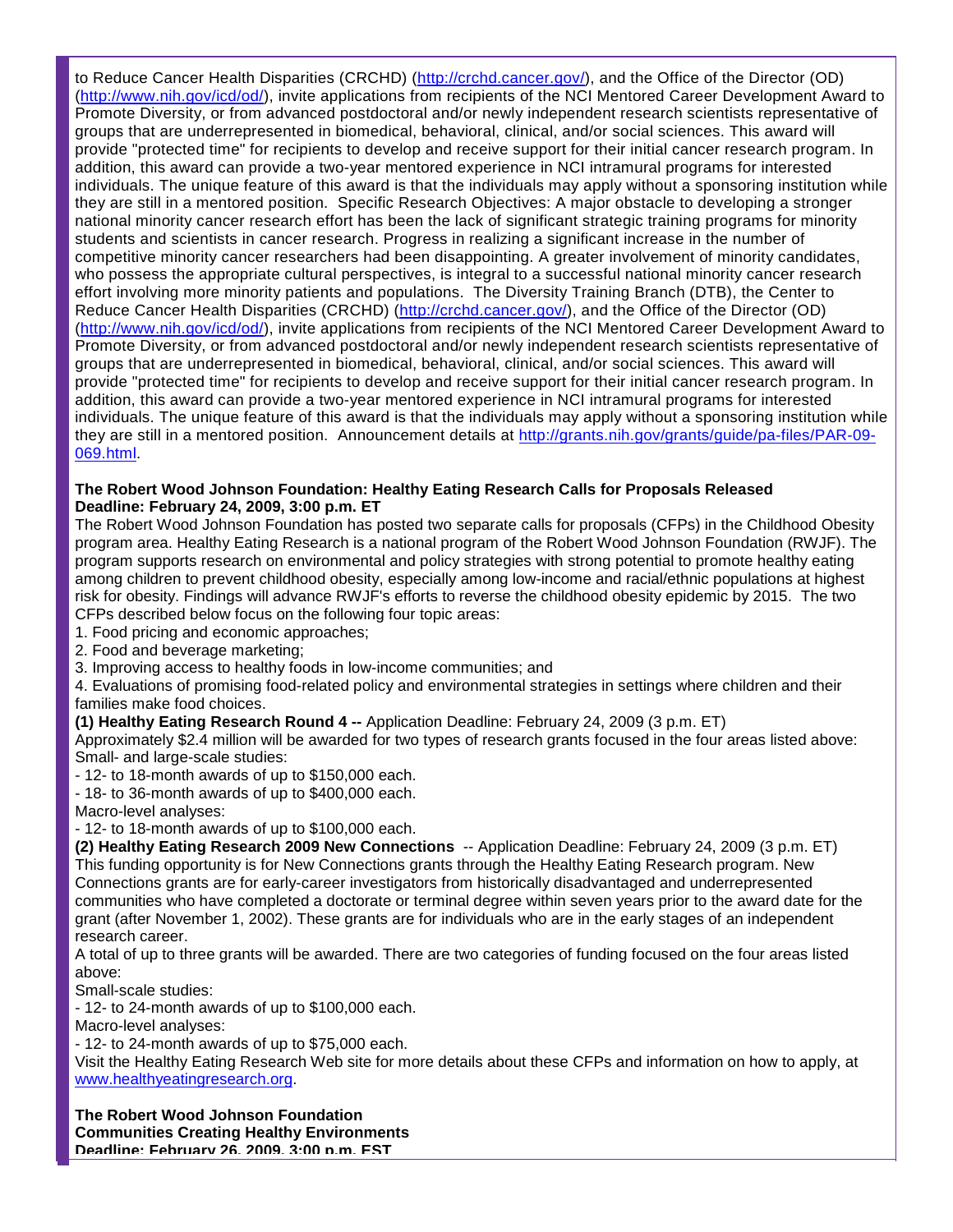Communities Creating Healthy Environments (CCHE), a national program of the Robert Wood Johnson Foundation (RWJF), will provide training, technical assistance and three-year grants of up to \$250,000 to ten local advocacy groups working in communities of color and indigenous nations to develop effective, replicable policy initiatives that achieve food and recreation equity in the communities where they work. In the first phase, applicants must submit a brief proposal to the RWJF Grantmaking Online system at [http://grantmaking.rwjf.org/cche.](http://rs6.net/tn.jsp?et=1102456760593&e=001atQw5QrTyAP2OIiG-53PyaQ3R66o06ZsKPwVsKo4mLwIcpEKyQ9C8hT4eMYhDQBnFMJYvosVFNjv3SVDMo5s_z2th96Sdej8xkgSLY-LRIVIXJmo0hVR0g==) The deadline for submitting brief proposals is February 26, 2009, at 3:00 PM EST. Brief proposals will be reviewed and scored according to the criteria listed in the [Call for Proposals](http://rs6.net/tn.jsp?et=1102456760593&e=001atQw5QrTyAOoIdbBBFrD3LTH-78R9mUZE0uUmC-SGlvvG1EwtVYPHXO2-kvEGzOZGn9pm1CGdQ1P7g7eqVH9zcrX5mffAu7HyzeX1ISopUcL1eW5-Hy7OE1_5JTvDj6wfnkG_33LYyycyRFmwh35nG9ooRV9EYhB) brochure. Approximately 40 applicants will be invited to submit full proposals.

### **The Robert Wood Johnson Foundation**

### **Health Games Research: Advancing Effectiveness of Interactive Games for Health Deadline: April 8, 2009, 3:00 p.m. ET**

Health Games Research: Advancing Effectiveness of Interactive Games for Health is a national program of the Pioneer Portfolio of the Robert Wood Johnson Foundation (RWJF) that supports research to enhance the quality and impact of interactive games that are used to improve health. The goal of the program is to advance the innovation, design and effectiveness of health games and game technologies so that they help people improve their healthrelated behaviors and, as a result, achieve significantly better health outcomes. In this round of funding, approximately \$2 million will be available to support outstanding research projects that study one or more games designed to increase physical activity and/or improve self-care. In February there will be two optional web conference calls for potential applicants: February 11, 2009 (3 p.m. ET) and February 19, 2009 (4 p.m. ET). For complete details and to register, visit [www.healthgamesresearch.org.](http://rs6.net/tn.jsp?et=1102456760593&e=001atQw5QrTyAPkgDThwFCIwRfHgTnwVW0HlX9okwan0ITqZENxZ21S4AkOW71zrA2e0Wm6ZkJZdBmOC8KYRdst-x2OlnchJid4Mho1wjOMKy5KQ5mVVktCNoELLvFICx1y)

### **William T. Grant Foundation**

#### **RFP on Understanding Acquisition, Interpretation & Use of Research Evidence in Policy & Practice Deadline: May 12, 2009 (Letter of Intent Deadline)**

The William T. Grant Foundation has a longstanding interest in supporting research that can inform policy and practice. Our particular focus is on policies and practices that affect youth ages 8 to 25 in the United States. In this area, there are significant gaps between research and policy, and between research and practice. Researchers express frustration that policymakers and practitioners do not use or misuse research findings. Policymakers and practitioners suggest that research is often not relevant to their work or is not easily accessible or understood. Many researchers, research funders, and intermediary organizations have sought to address these gaps by encouraging the production of more rigorous research evidence, better research syntheses, and improved approaches to disseminating research evidence. Policymakers have also tried to improve the connection between research and practice by mandating the use of research findings through law or regulation. Relatively little research attention has been devoted to understanding the user side that is, studying what affects policymakers and practitioners acquisition, interpretation, and use of research evidence. At the Foundation, we believe studies of this topic will increase our understanding of how to improve the production and subsequent use of research for and in policy and practice. For the next several years, we anticipate supporting a group of research projects, with award amounts ranging from \$100,000 to \$600,000, covering direct and indirect costs for two to three years of work. Our total estimated budget for these projects is \$1.5 million per year. The Foundation will consider applications for newly initiated studies and add-on studies to existing projects. Add-on studies must address research questions not covered by prior funding from us or other funders, but can cover secondary analyses of existing data or collection and analyses of new data. We encourage interdisciplinary projects, and welcome applications from researchers in various fields and disciplines such as anthropology, communication studies, economics, education, family studies, human development, organizational studies, political science, prevention research, psychology, public administration, public policy, public health, social work, and sociology. Applicants should submit letters of inquiry by May 12, 2009. Selected applicants will be invited to submit full proposals, which will be due by October 6, 2009. Funding decisions will be made at the Board of Trustees meeting in June 2010, and awards will be made available shortly thereafter. For more information, see the attached RFP and visit the Foundation's website at [www.wtgrantfoundation.org.](http://rs6.net/tn.jsp?et=1102456760593&e=001atQw5QrTyANcUg_X8jTEqRCDg5FEXuto-efYUcyzRoT6-rnfzsTpurAesuSeakSZ5c4JufA20z-6jtGQEg6-945xg89t6LLWPn4N9_2qJhHEPHJ-iFT_dHZvqotfB1XU)

**[back to top](#page-0-0)**

# **CALL FOR SUBMISSIONS**

**Call for Papers - Research in The Sociology of Health Care (Volume 27) Theme on Social Sources of Disparities in Health and Health Care and Linkages to Policy, Population Concerns and Providers of Care Deadline: February 15, 2009**

Papers are being sought for volume 27 of Research in The Sociology of Health Care published formerly by Elsevier Press and now by Emerald Press. The major theme for this volume is SOCIAL SOURCES OF DISPARITIES IN HEALTH AND HEALTH CARE AND LINKAGES TO POLICY, POPULATION CONCERNS AND PROVIDERS OF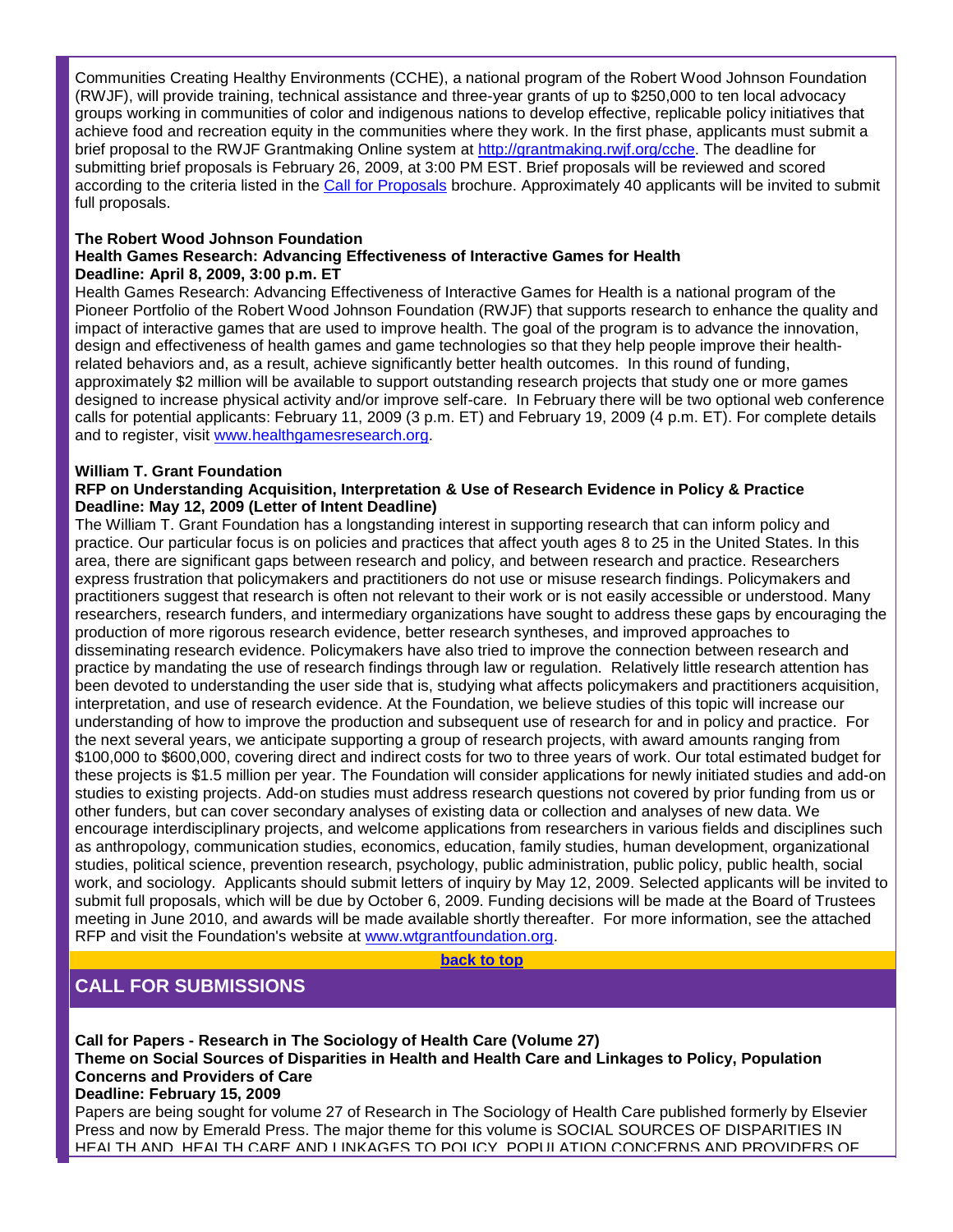CARE. Papers dealing with macro-level system issues and micro-level issues involving social sources of disparities in health and health care are sought. This includes examination of social, demographic and structural sources of disparities in health and health care. This also includes papers that try to link an understanding of the causal processes between disadvantage and health disparities. This includes a consideration of social sources of disparities across the life course. Papers that focus on linkages to policy, population concerns and providers of care as ways to meet health care needs of people both in the US and in other countries would be welcome. The focus can be from a consumer side or a provider or policy perspective. Papers that raise issues of the availability of services, access to those services, quality of services and the role of government in services provision would all be appropriate. For papers examining social sources of disparity in health and health care delivery systems in other countries, the focus could be on issues of delivery systems in those countries and ways in which revisions and changes impact population health, especially if those are then also related to broader concerns in health care in the US or other countries as well. The volume will contain 10 to 14 papers, generally between 20 and 40 pages in length. Send completed manuscripts or detailed outlines for review by February 15, 2009. Send to: Jennie Jacobs Kronenfeld, Sociology Program, School of Social and Family Dynamics, Box 873701, Arizona State University, Tempe, AZ 85287-4802 (phone 480 965-8053; E-mail, [Jennie.Kronenfeld@asu.edu\)](mailto:Jennie.Kronenfeld@asu.edu). Initial inquiries can be by email.

# **Call for Abstracts -- International Society for Equity in Health (ISEqH) 5th International Conference theme: Social and Societal Influences on Equity in Health Crete, Greece**

**June 9-11 2009 Deadline: February 28, 2009 5th International Conference in partnership with Greek School of Public and Health and Canadian Society for International Health**

Website: [http://www.iseqh-conference2009.com](http://rs6.net/tn.jsp?et=1102456760593&e=001atQw5QrTyAMnnq1xh_Y09EWGawVrve6My7xmT7YtAewfQic8b9hsqJW0QvvniwcKMP6_fWkL3GgMEQ3urhbRv9p_s3ThIY1O36ES8yBcJFWflLktoWlMO_SvsJ3Nna_C)

".....The 5th International Conference of the International Society for Equity in Health will be hosted by the Greek School of Public Health in Crete. The meeting will bring together, researchers, policy-makers, practitioners and others concerned with equity in health to develop and international health agenda for governments, universities and organizations all over the world. The Conference will explore the theme: Social and Societal Influences on Equity in Health through a varied program of plenary sessions, forums, poster sessions and scientific sessions. We invite your participation in the advancement of knowledge, exchange of experiences and promotion of equity in health. The 5th International Conference of the International Society for Equity in Health will especially encourage contributions that focus on major health concerns and that present work in the following areas:

- Pathways through which influence on equity in health operate
- Application of innovative methods for studying and monitoring equity in health
- Analysis to support the design and evaluation of policies, services and interventions that enhance equity in health
- Understanding processes for policy change to improve equity in health
- Using evidence towards enhanced public accountability in and social action for health equity

There is a special interest in abstracts that reflect a multidisciplinary conceptualization of health equity; that analyze or compare rather than just describe; are not limited to one measure of health, one age group, or one population subgroup; address issues of generalizability of findings beyond the particular population studied; include and compare different age groups and both genders; address access/utilization/appropriateness of health services for meetings different levels of needs within and across populations. There is also interest in abstracts that give evidence of linkage with policy or other constituencies that influence equity outcomes, and in work that provides evidence of analyses determinants of impact on equity outcomes. Deadline for Submissions: February 28, 2009. To receive general information about the conference or send a funding request, please write to: information@isegh-

[conference2009.com.](mailto:information@iseqh-conference2009.com) **FUNDING REQUEST FORM** -- Deadline for Submission: February 28, 2009. Support may be available for presenters from Latin America, Asia, Africa or from Eastern and Central Europe or the former Soviet Union, if the ISEqH receives the requested funds from international organizations. Applicants should consult the ISEqH web site for information and applications instructions. Approved funds are to be used for travel expenses and registration only, and in selected instance, for membership fees. Decisions regarding the allocation of funds will be made by April 20, 2009 and applicants will be advised shortly thereafter. [http://www.iseqh.org](http://rs6.net/tn.jsp?et=1102456760593&e=001atQw5QrTyAMz5FXSTtdb58sYe0bpl4GP0g2OWuOlmWtj5tTt_30NPoUj_ZA-uLq3EE64GiX1AcU2LNpWM8KomFpFxCfkITDkwvP_CDCClcY=) 

# **Call for Applications -- Campus Compact**

#### **2009 Thomas Ehrlich Civically Engaged Faculty Award Deadline: March 20, 2009**

The Ehrlich Award recognizes faculty for exemplary leadership in advancing students' civic learning and higher education's contributions to the public good, including teaching with engaged pedagogies, fostering reciprocal community partnerships, building institutional support for service-learning and civic engagement, conducting community-based research, and other means of acting on individual and institutional civic commitments. One award of \$2,000 will be granted to a faculty member from a Campus Compact member institution. Up to ten finalists will also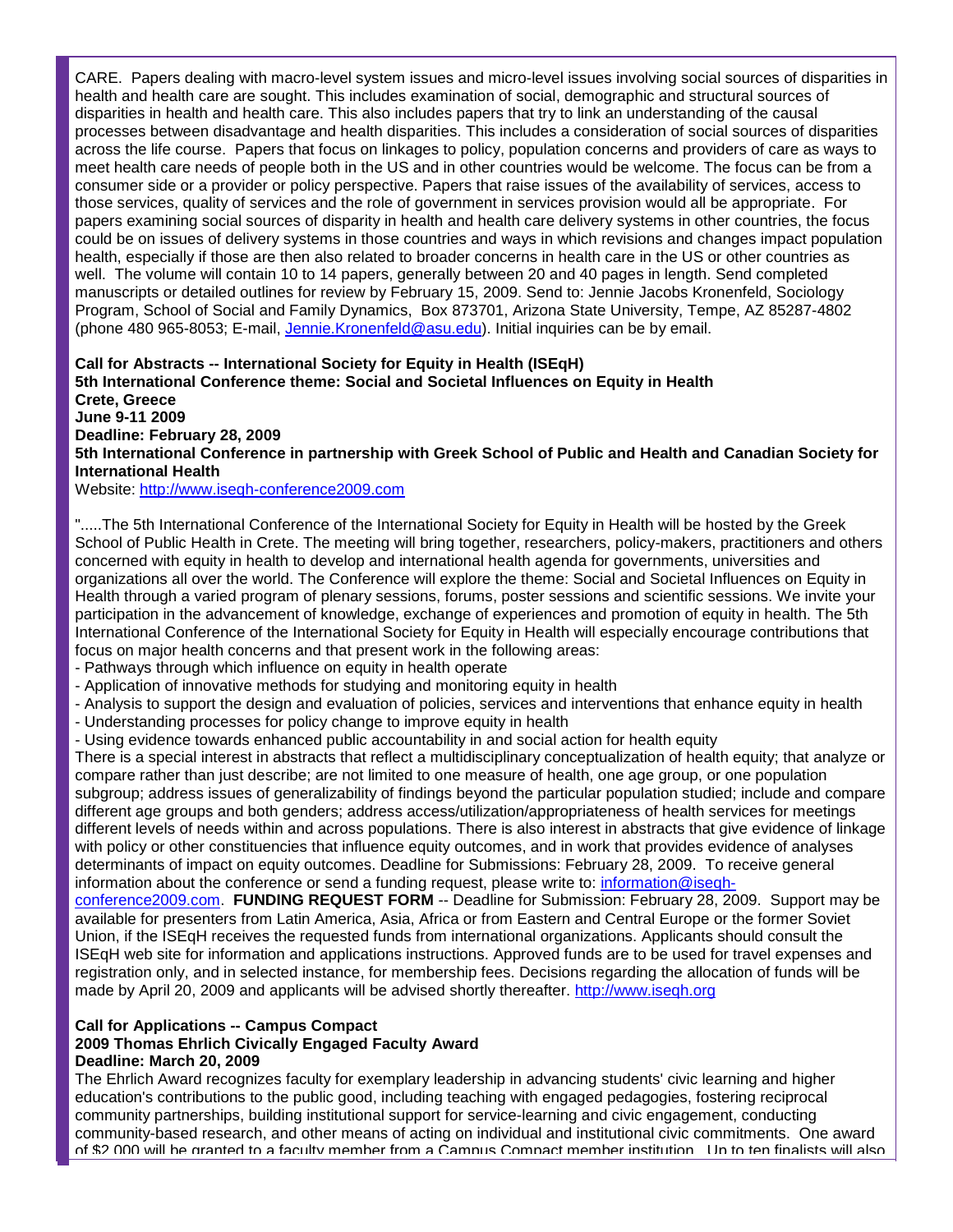be selected and recognized. For more information, visit [www.compact.org/awards/ehrlich.](http://rs6.net/tn.jsp?et=1102456760593&e=001atQw5QrTyAONc43WYK62BhR3KHL6FLyO5PEIcz5vPk53u0OB91SHkVUHXbUqL8mKpiUMNoK5rBpIpo2udvASIV6aBTyl6TFtrn3EX75cony5pS7h5IabcvOBGqEMtrwf)

Call for Papers - Journal: AIDS Education and Prevention: An Interdisciplinary Journal Theme Issue Community-based Participatory Research (CBPR)

Deadline: April 1, 2009

Guest Editors: Drs. Scott D. Rhodes & Robert Malow, and Ms. Christine Jolly

AIDS Education and Prevention: An Interdisciplinary Journal issues a Call for Papers for a regular theme issue to be published in December 2009, guest-edited by Dr. Scott D. Rhodes (Wake Forest University School of Medicine); Dr. Robert Malow (Florida International University and Associate Editor of AIDS Education and Prevention); and Ms. Christine Jolly (AIDS Care Service, Inc). The goal of this Theme Issue is to provide a diverse audience - including researchers; representatives from health departments, other governmental agencies, and community-based organizations (CBOs), such as AIDS service organizations (ASOs), religious groups, coalition members and others with a comprehensive resource on the application of Community-based Participatory Research (CBPR) within HIV prevention, care, and treatment. Given that a hallmark of CBPR is action, special focus will be given to intervention research that have been developed, implemented, and/or evaluated by community-research partnerships. These interventions may address the wide spectrum of HIV, including, but not limited to, individual-level, structural, social network, and policy interventions. Original manuscripts can be submitted that fit in any of the categories below: \*Original Research

- \*Work-in-Progress and Lessons Learned
- \*Community Perspectives
- \*Links among Research, Policy and Practice
- \*Blending of Community and Scientific Perspectives
- \*Theory and Methods
- \*Education and Training
- \*Practical Tools
- \*Systematic Reviews

Instructions for specific types of manuscripts and previous content (some full text links) can be found at online. click here for that information.

. The deadline for submission of manuscripts is April 1, 2009. Manuscripts will be initially reviewed by the Guest Editors before being sent to the peer-reviewers using a blind review process. Please submit all manuscripts to the Managing Editor of this Theme Issue, Ms. Cindy Miller, by e-mail at: [cytmill@wfubmc.edu.](mailto:cytmill@wfubmc.edu) Authors will receive confirmation of submission within 2 weeks of their submission being received. Questions about submissions should be electronically sent to one of the Guest Editors: Dr. Rhodes [\(srhodes@wfubmc.edu\)](mailto:srhodes@wfubmc.edu), Dr. Malow (*rmalow@bellsouth.net*), or Ms. Jolly [\(cjolly@aidscareservice.org\)](mailto:cjolly@aidscareservice.org).

**Call for Abstracts - The University of Texas, Austin**

**Biobehavioral Underpinnings and Social Interaction on Hispanic Health Third Conference on Aging in the Americas**

**AT&T Executive Conference Center The University of Texas at Austin September 15-17, 2009 Deadline: April 15, 2009**

### [http://www.utexas.edu/lbj/caa//cfp.php](http://rs6.net/tn.jsp?et=1102456760593&e=001atQw5QrTyAN9mvU5ptN824-J2oQjsGkJSevhE5PoCsOV8uPgTrniDL7IMl9pCx0NSLFCCvY81YmidJLYuO1bFcK4Aew6t6mWledoyhuCpiWUOPPHHGPsSgs4Kj4i5cOrDCbVm5o0q8I=)

Students conducting research on social, psychological, and biological factors that impact the health and long-term care of Hispanic elders are invited to submit abstracts to be considered for a Poster Session during the Third Conference on Aging in the Americas. Prizes will be awarded for outstanding research projects.

Abstract Submission

A poster abstract is required. All abstracts should include the following information:

Project title

Lead-author's name and affiliation

Lead-author's e-mail address

Lead-author's classification (undergraduate, graduate student, or postdoc)

Brief (less than 300 words) summary of the research project Submit poster abstracts via e-mail attachment to Dr. Terrence Hill [\(tdh@miami.edu\)](mailto:tdh@miami.edu). The deadline for abstract submission is April 15, 2009. Notification of poster acceptance will be sent via e-mail by May 15, 2009.

Evaluation Criteria: Poster abstracts will be peer-reviewed. To be accepted for presentation, abstracts should be factual and report on significant research findings.

Empirical research projects should report actual results, not promised results. Projects that seek to address theoretical questions or advance our understanding of the application of theories should summarize major aims and conclusions. General criteria include originality, methodological sophistication, and clarity of theoretical and/or policy implications.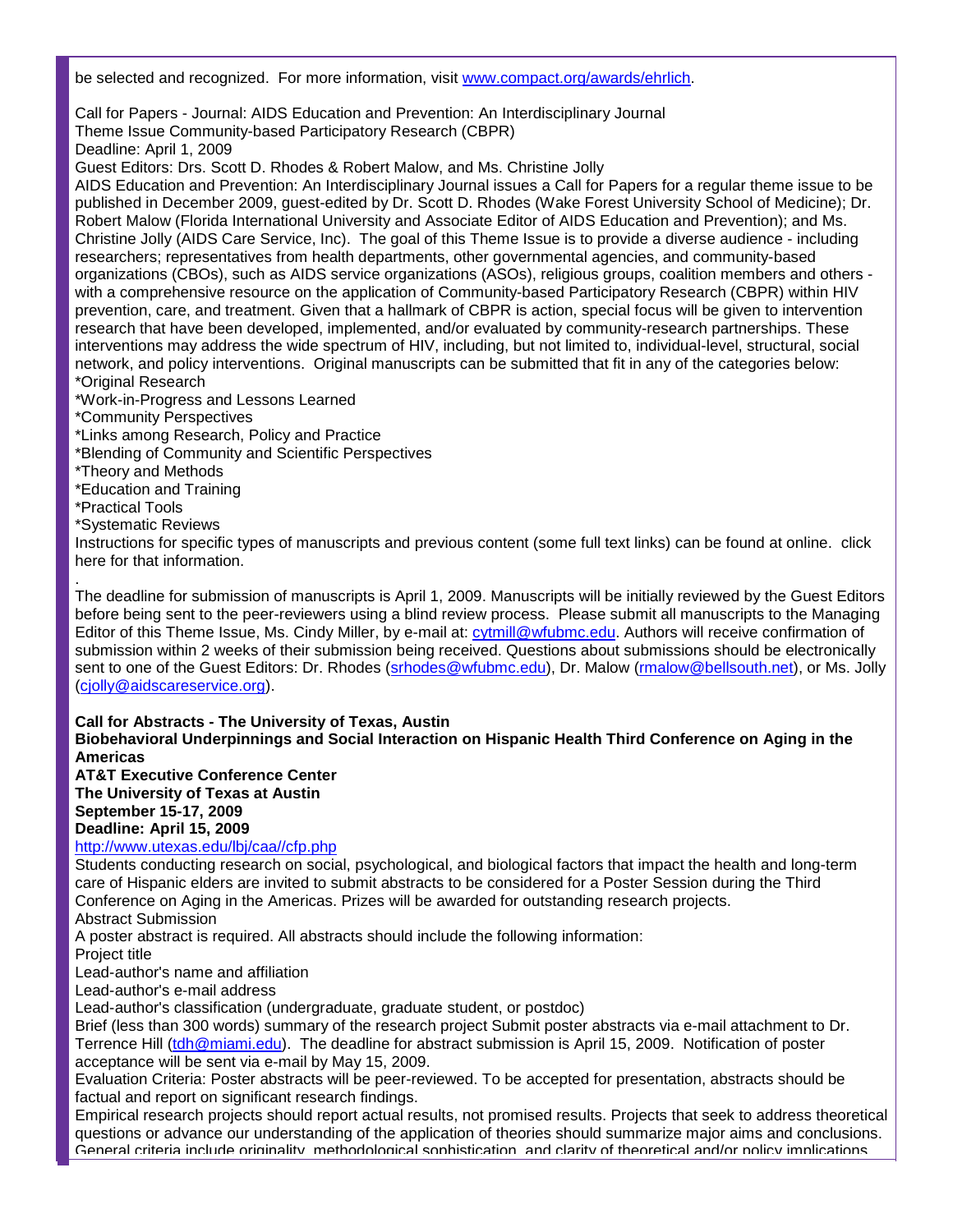Further Information: For additional information concerning the conference, please contact Dr. Jacqueline Angel [\(jangel@mail.utexas.edu\)](mailto:jangel@mail.utexas.edu), Dr. Keith Whitfield [\(kwhit1@duke.edu\)](mailto:kwhit1@duke.edu) and Dr. Kyriakos Markides [\(kmarkide@utmb.edu\)](mailto:kmarkide@utmb.edu).

### **Call for Papers - Public Health Reports (PHR)**

**Supplement on Addressing Social Determinants of Health in: HIV/AIDS, Viral Hepatitis, Sexually Transmitted Diseases and Tuberculosis** 

**Deadline: May 15, 2009**

Website at [www.publichealthreports.org](http://rs6.net/tn.jsp?et=1102456760593&e=001atQw5QrTyAOwBAsVf79i4U17UGuYgCX9VQsbCVPZf4AxVxbZt7XdEY7TUe0W0wyJic9Qxp_py9VGuND_d-fwn0nn3uxIb4eblvITlRGk88cMA-MBhIuBR0vbRZIlrNbs)

The Editors are looking for manuscripts that advance scientific knowledge and public health research and policy on addressing social determinants of health of HIV/AIDS, viral hepatitis, STD, and tuberculosis. Manuscripts may be analytic or descriptive in format and may include implications for policy, practice, and innovative partnerships. Manuscripts addressing the following topics will be sought:

\* The role of social determinants of health in facilitating health disparities in HIV/AIDS, viral hepatitis, sexually transmitted diseases and tuberculosis;

\* Effective ways to address social determinants of health in our efforts to prevent and control HIV/AIDS, viral hepatitis, sexually transmitted diseases and tuberculosis;

\* Social determinants and associated strategies that can be systematically prioritized to produce the greatest impact in accelerating the reduction of health disparities in these diseases and conditions;

\* Studies focusing on developing and identifying key metrics which might be used to better measure and monitor the impact of social determinants on health;

\* Translational research studies geared towards implementation and scale-up of effective interventions to tackle social determinants of health.

The Editors are encouraging a broad range of manuscripts. Manuscript Requirements: Articles in PHR are typically 3,000-4,000 words in length. Longer manuscripts, when appropriate, will be considered. All manuscripts will be reviewed by the PHR Special Editorial Committee (SEC) for this Supplement. The SEC will decide which manuscripts are sent for external peer review and will then decide which manuscripts are published in the Supplement. Deadline for Submission: May 15, 2009. The anticipated publication date for the PHR Supplement full text free online is March/April 2010. Submit Manuscripts to: Manuscripts for this Supplement should be sent to

[manuscripts@publichealthreports.org](mailto:manuscripts@publichealthreports.org) or mail to: Public Health Reports, 7774 Heatherglen Dr., Cincinnati, OH 45255. Please include "Attention Social Determinants of Health" in the subject line of the email. If you have any questions about this Supplement, please contact Dr. Hazel Dean (404.639.8000; [HDean@cdc.gov\)](mailto:HDean@cdc.gov). If you have any questions about Public Health Reports, please contact the Acting Editor, Laurence Reed, at 513.636.0257;

[Laurence.Reed@cchmc.org.](mailto:Laurence.Reed@cchmc.org) Public Health Reports is a peer-reviewed journal of the U.S. Public Health Service and the Association of Schools of Public Health. It is the oldest journal of public health in the U.S. and has published since 1878. The journal is widely distributed internationally, and is indexed by MEDLINE/Index Medicus, Current Contents, EMBASE/Excerpta Medica, Pais International, and LexisNexis.. The Guest Editors for this Supplement are Drs. Hazel D. Dean and Kevin A. Fenton, Deputy Director and Director of the National Center for HIV/AIDS, Viral Hepatitis, STD, and TB Prevention, United States Centers for Disease Control and Prevention.

# **Call for Papers - Nursing Inquiry: Interdisciplinary Perspectives on Policy and Healthcare Theme on Participatory Health Research**

#### **Deadline: October 1, 2009**

A special upcoming issue of Nursing Inquiry will be devoted to participatory health research. Submissions are invited that address conceptual, methodological, and pragmatic dimensions of participatory forms of health research. The goal of this special issue is to advance a better understanding of participatory health research across different disciplines and audiences (e.g. educators, students, health practitioners, policy makers, and researchers). Examples of areas of focus include (but are not limited to) the following:

In what ideological and conceptual forms does participatory health research manifest? For example, participatory research, action research, community-based participatory research, etc?

If and how conceptual variations of participatory health research influence research design and methodology? What are the advantages of conducting participatory health research? What are the challenges to engaging in it? For example, vis-a-vis community-academic collaboration, institutional ethical approval, research funding, PhD thesis dissertations, impact on practice and policy.

How has participatory health research been applied in different places and settings, and with diverse populations? For example, community agencies, health care institutes (primary to tertiary), specific groups as well as population level health initiatives.

While reporting of specific research findings is not the intention of this special issue, the above areas of focus may be (and in fact are encouraged to be) elaborated through examples from completed or ongoing research.

Nursing Inquiry is an international peer-reviewed journal. All submissions should be made online at [http://mc.manuscriptcentral.com/nin.](http://rs6.net/tn.jsp?et=1102456760593&e=001atQw5QrTyAMSUxWeiIkDrfNOT0XlwfMR1RZfsB_8kQhrmLK4Y6ndvdsIQzv_9KLcojY9jPGdh8NkYoDIhTVrG4UWrohZIiargwluKzf1ehLVp9a5mX-aehUCscBJOmpC) For author quidelines and information on online submission, please see above  $j$ ournal website or contact nijournal nursing@utoronto.ca. For inquiries on the special issue on participatory health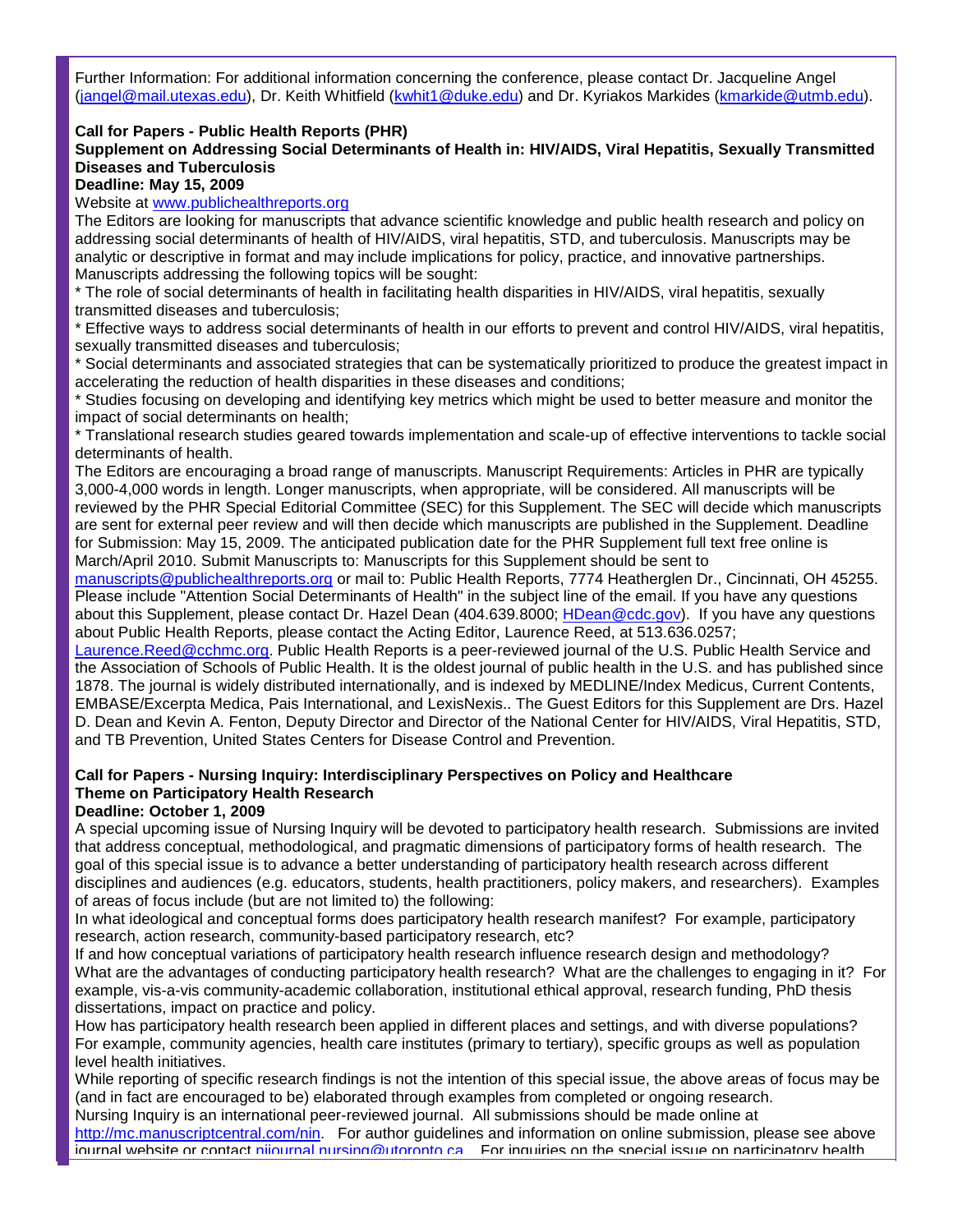date for the special issue is Fall 2010.

research, please contact guest editor. The closing date for submissions is 1 October 2009. The intended publication

**[back to top](#page-0-0)**

# **Career Development**

#### **Asian and Pacific Islander American Health Forum (APIAHF), Washington, DC Senior Policy Analyst, 1.0 FTE (37.5 hours/week) Reports to: Policy Director**

#### [http://www.apiahf.org/about/index.htm#jobs](http://rs6.net/tn.jsp?et=1102456760593&e=001atQw5QrTyAP9QDXEhdiDViNu_nuFApGUwSFDsFqsWtUImsgvCoNsGWkdEvLizaUoICIi17Y0S28kujbMudLqcTbQBfjJDXKTMWNG3vAgTcaR4x7Ex_Fh7yW8lNDKmhqp1A-ms68X9gc=)

Job Summary: The Senior Policy Analyst will work with other APIAHF Policy Division staff and advisors to formulate policy priorities, and develop strategies to advance those priorities, including through Federal and state legislative and administrative advocacy, coalition building, and media advocacy. The Senior Policy Analyst will be the lead subject matter expert in at least one of APIAHF's five policy priorities of:expanding access to health care; promoting quality of care including cultural and linguistic competent care; promoting a diverse health care workforce; improving data and research on Asian American, Native Hawaiian and Pacific Islander health; and promoting community investments in health improvement. The Senior Policy Analyst will develop products to assist with advocacy on these issues including policy briefs, action alerts, fact sheets and other publications for a variety of audiences including policymakers, advocates, health and social service providers, media and Asian American, Native Hawaiian, and Pacific Islander community members. The Senior Policy Analyst will also work in coalition with other national health advocacy, Asian American, Native Hawaiian and Pacific Islander, and immigrant rights organizations as well as state and local coalitions and community based organizations. Duties and Responsibilities: \* Maintain relationships and communication with federal and state administrative policymakers and members of Congress, state legislators, and legislative staff on APIAHF policy issues and priorities; \* Develop legislative and administrative strategies and conduct advocacy on behalf of Asian American, Native Hawaiian, and Pacific Islander communities; \* Monitor and assess the impact of federal and state legislative and regulatory developments and proposals on the health of Asian Americans, Native Hawaiians and Pacific Islanders; \* Develop and implement strategies to engage local Asian American, Native Hawaiian and Pacific Islander community based organizations, community leaders, researchers, health professionals and others in health policy advocacy; \* Develop and write policy briefs, reports and publications; \* Maintain relationships and communication with national health policy advocates, Asian American and Pacific Islander policy partners and Asian American and Pacific Islander communities and constituencies; \* Act as a resource for and provide technical assistance to government officials, legislative staff, advocacy groups, health care and social service providers, advocates, community organizations and the media; \* Conduct media advocacy and monitor media coverage of health policy issues affecting Asian Americans and Pacific Islanders; \* Provide support, assistance, and guidance on key policy issues to APIAHF's leadership as well as to policy and program-based staff; Required Qualifications: \* Master's degree or equivalent in health, public policy, law or related field; \* Five years experience in public policy and advocacy, especially health policy, immigrant rights, or civil rights; \* Demonstrated experience and leadership in the development and implementation of policy advocacy campaigns on either a state or national level; \* Demonstrated effective written and oral communication skills; \* Strong motivation and adaptability, including ability to

work under pressure and with deadlines; \* Ability to travel as part of work responsibilities; \* Demonstrated proficiency with personal computers, including Windows-based word processing and database applications and experience with electronic communications. Desired Qualifications: \* Bilingual/biliterate in an Asian or Pacific Islander language; \* Demonstrated interest or experience working with Asian and Pacific Islander communities; \* Demonstrated experience in program coordination and management, including supervision of other staff and budget management; \* Experience in state or federal legislature or government health or social service agency at a policy level; \* Experience in media advocacy. Please submit resume and writing sample, referencing "Sr Policy Analyst

Search" to: [hr@apiahf.org.](mailto:hr@apiahf.org) Application Deadline: Open Until Filled. Organizational Description: The Asian and Pacific Islander American Health Forum (APIAHF) is a national advocacy organization dedicated to promoting policy, program and research efforts to improve the health and well being of Asian American, Native Hawaiian and Pacific Islander communities. Founded in 1986, APIAHF approaches activities with the philosophy of coalition-building and developing capacity within Asian American, Native Hawaiian and Pacific Islander communities. We advocate on health issues of priority and significance to Asian American, Native Hawaiian and Pacific Islander communities, conduct technical assistance and training, provide health and U.S. Census data analyses and information dissemination, and convene regional and national conferences on Asian American, Native Hawaiian and Pacific Islander health.

**McGill University, The Faculty of Dentistry, Montreal, Quebec, Canada Tenure-track, Social Aspects of Health Care Services**

The Faculty of Dentistry, the strongest research dental faculty in Canada, envisions a healthy and equitable society. It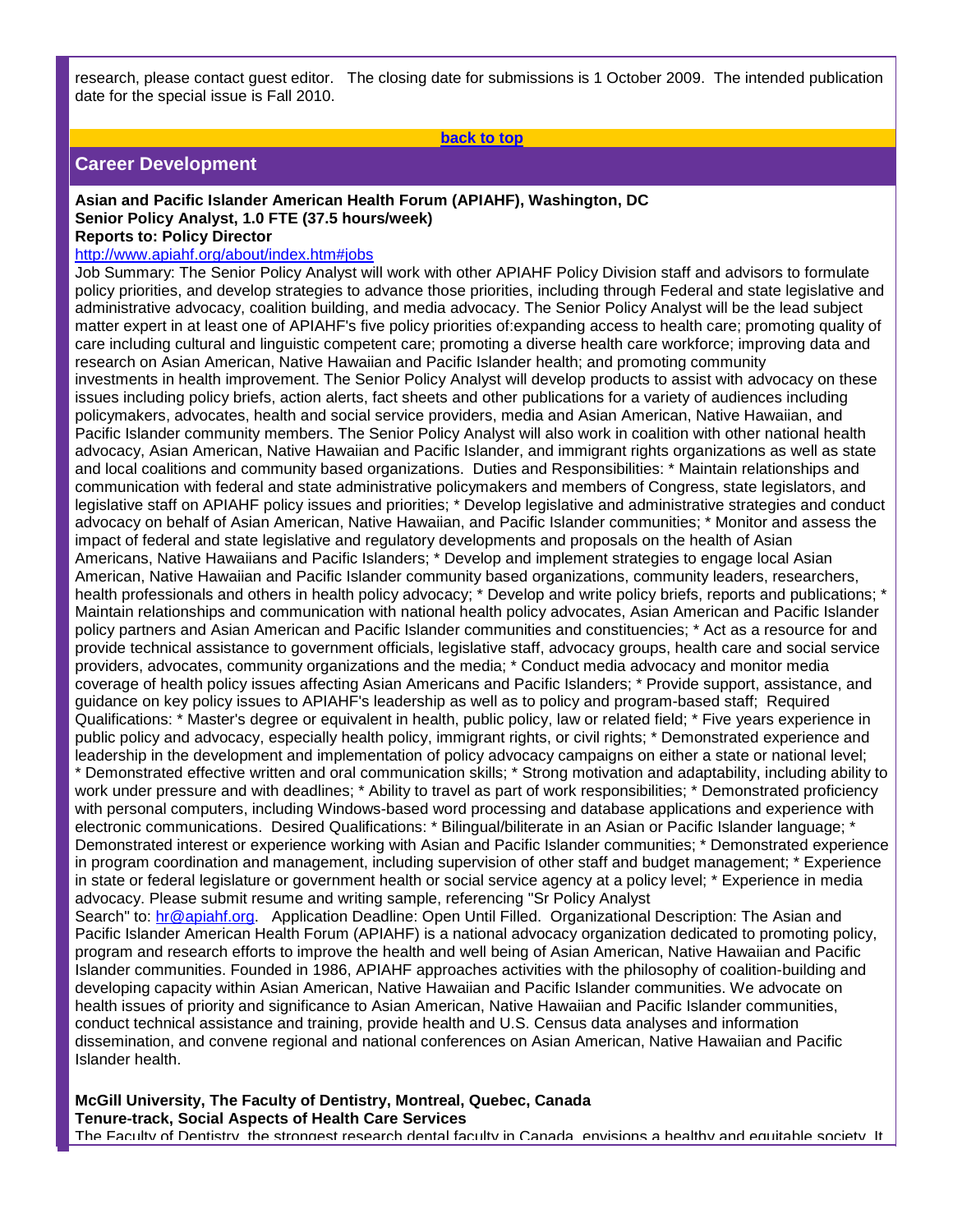is committed to the promotion of oral health and quality of life in the whole population, with emphasis on the needs of under-served communities and individuals. The Faculty of Dentistry invites applications for a tenure-track position in the Social Aspects of Health Care Services. Requirements for a tenure-track position include a PhD or equivalent degree and the ability to conduct independent research in a relevant field. We encourage people with a background in social sciences and an interest in underprivileged populations to apply. Health and/or social service experience working with underprivileged groups will be at an asset. Responsibilities will include research, teaching and administrative work to support these activities. A working knowledge of French will be advantageous. Rank and salary will be commensurate with experience. Applications, including a curriculum vitae, a statement of research and teaching interests and the names and postal and e-mail addresses of three referees, should be sent to the address below. The selection process will commence on April 1, 2009. Dr. Christophe Bedos, Chair, Search Committee Office of the Dean, Faculty of Dentistry McGill University 3640 University Street, Room M/30, Montreal, Quebec, Canada H3A 2B2 [Christophe.bedos@mcgill.ca,](mailto:Christophe.bedos@mcgill.ca) Tel: 514-398-7203, ext 0129, Fax: 514-398-8900.

#### **Praxis, Washington, DC National Field Director**

The Field Director should be willing and able to work with a team approach, and should share Praxis' overall commitment to addressing issues of racial and economic justice, working with traditionally disenfranchised populations, changing structural conditions to improve the quality of life, building community power, and institutional/systemically focused strategies. The position includes: \*Planning and development of base building strategy. Working closely with the Praxis management team and key partners, identify long term goals and intermediate benchmarks and strategies for progressive base building at scale that is consistent with Praxis strategic plan. \*Lead organizing and base building capacity work among Praxis' constituencies. Working with the Training Director, direct and execute the provision of strategy support and technical assistance to grantees and other constituencies in support of long term power and base building goals. This includes liaison work with key partner intermediaries and organizing networks. \*Materials development and training. Identify emerging issues and approaches and develop materials and resources to support and enhance social justice organizing and base building practice. \*Training. Working with the Training Director and training team, help develop and execute trainings to support program area goals. \*Fundraising. Assist in identifying funding sources, and contacts; and help with the preparation of funding proposals, reports and other related correspondence to program area. \*Personnel Supervision. Select and supervise interns and/or organizing staff, as funding permits. Qualifications: \*Minimum of five years experience in base building work that spans national and local efforts. Knowledge of voter outreach and grassroots organizing a plus. \*Ability to develop and execute clear work plans that integrate long term vision and clear achievable objectives. \*Good relationships with social justice organizing networks in the US (relationships with networks outside of the US in addition, a plus). \*Understanding of and experience using power analysis tools, power structures and how they shape base building and power relations in organizing work. \*Knowledge of and experience implementing tracking, evaluation and support mechanisms for organizing work in ways that makes needs, objectives and progress clear. \*Ability to work collaboratively and to enable community members to build power for policy change. \*Experience and ease working with diverse populations.

\*Commitment to addressing systemic causes of racism, sexism, homophobia and poverty. \*Ability to work independently, be detailed oriented, prioritize own work, and collaborate with and coordinate the work of others in a harmonious and empowering manner. Salary Range: The salary range is based on experience and funding availability with a generous benefits package. Send resumes with FIELD DIRECTOR in the subject heading to Makani Themba-Nixon, Executive Director, [mthemba@thepraxisproject.org.](mailto:mthemba@thepraxisproject.org)

# **The University of Georgia, College of Public Health Head, Department of Health Policy and Management**

The College of Public Health (CPH) at the University of Georgia (UGA) invites applications and nominations for the Head of the Department of Health Policy and Management. We seek candidates who are full professors and will consider candidates who are experienced associate professors. The successful candidate will assume a leadership role in developing this new department and its reputation for excellence in research and education. Applicants should have an advanced degree (PhD, DrPH, or MD) in health policy, health administration, medicine,

gerontology/geriatrics, health economics, public policy, or other related discipline. The successful applicant will possess: (1) extensive experience in one or more of the fields mentioned, (2) demonstrated leadership ability, (3) relevant administrative experience and (4) an established record of accomplishment in teaching, research, and extramural funding. The CPH was established in 2005 to meet Georgia's public education and training needs in the five traditional core areas of the discipline and at the same time to serve as a catalyst for cross-disciplinary, healthrelated discovery at the university system's most comprehensive research institution. The College currently has over 40 full-time, tenure-track faculty and two well-funded institutes, the Institute of Gerontology and the Institute for Health Management in Mass Destruction Defense. The College continues on a growth trajectory with strong support from the UGA central administration for strategic hires. The University has a full range of life science departments, a College of Veterinary Medicine with considerable strength in the study of zoonotic infectious disease, a drug development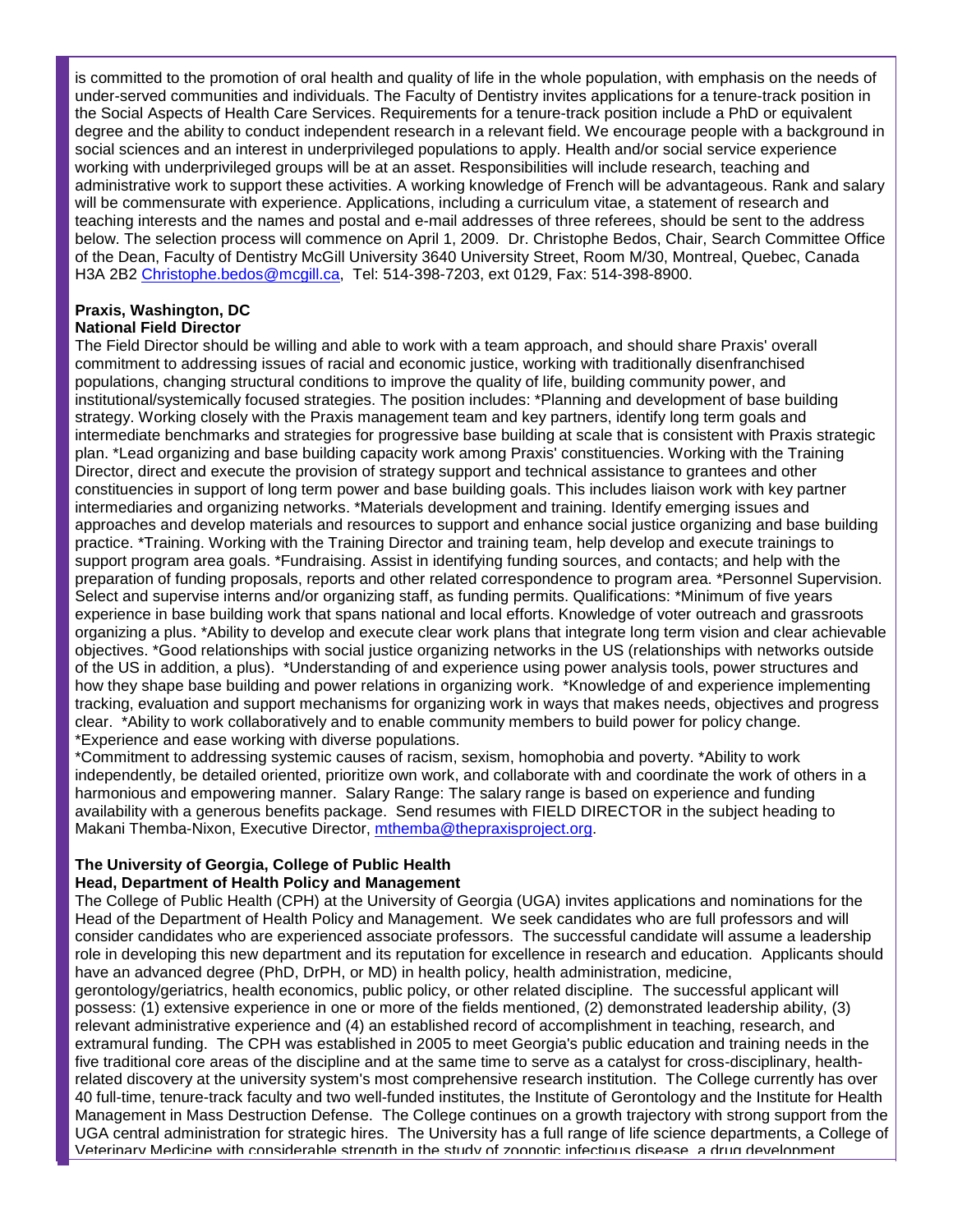emphasis in its College of Pharmacy, a developing medical school and broadly interdisciplinary institutes for biomedical sciences, tropical disease research and behavioral science. All of these fields benefit from a strong health policy and management program. The Department of Health Policy and Management (HPAM) currently offers graduate coursework to students who are pursuing MPH and DrPH degrees in the field and to numerous other students in other CPH departments as well as students in the UGA Honors program and graduate students from disciplines such as public administration & policy, social work, and business. The College will be visited for Council on Education in Public Health (CEPH) accreditation in early 2009. The Department Head will provide vision for an evolving academic program and leadership for existing and future faculty. HPAM currently has eleven faculty who in 2008 collectively attracted over \$3.2 million as PI's and Co-PI's on extramurally funded research grants. In addition to teaching and research, HPAM faculty are involved in state and national initiatives ranging from healthcare availability for children in the State of Georgia to the development of a new medical campus in Athens. Very significant opportunities for HPAM interdisciplinary interaction exist on and off the UGA campus. UGA's School of Public and International Affairs, for example, has one of the nation's leading programs in public administration and Policy. This program and the Carl Vinson Institute of Government are viewed as natural partners of HPAM. The University also has an established history of collaboration in scientific research and policy development with the Centers for Disease Control and Prevention in Atlanta and with the food safety and infectious disease programs of the USDA. The CPH strategy to develop long-term interdisciplinary and inter-institutional partnerships is based on the availability of ready partners in the region. HPAM's participation in this strategy is already well underway. More information about the college and the department is available at http://www.publichealth.uga.edu. Applicants should send: (1) a letter of interest in the position, (2) a statement detailing research interests, teaching expertise and leadership philosophy, and (3) a curriculum vitae to: Joel M. Lee, Dr.P.H. Associate Dean for Academic Affairs, and Professor, Health Policy and Management College of Public Health The University of Georgia 122B Coverdell Center, 500 DW Brooks Drive

Athens, GA 30602 Phone: 706-542-3709

Fax: 706-542-6730

Email: joellee@uga.edu<br>Web: www.publichealth [www.publichealth.uga.edu](http://rs6.net/tn.jsp?et=1102456760593&e=001atQw5QrTyAP_FtG4J266sxlPQWIOCktAFKJM_yso-Qnwcj8YF7DvP8nYttUYIS_4DKYPLxMr9DMGJEFVopKHwnVp3seInhS3oToFG9vJ_JlVdKEMTZfBZw==)

### **University of Michigan, Institute on Systems Science and Health Training Opportunity Ann Arbor, Michigan**

**May 3-8, 2009**

# **Deadline: February 13, 2009, 11:59 p.m. (Eastern)**

Organized by: University of Michigan -- Center for Social Epidemiology and Population Health and Center for the Study of Complex Systems, and the National Association of Chronic Disease Directors,with guidance and support from the NIH Office of Behavioral and Social Sciences Research and the CDC Syndemics Prevention Network Application Information Available:www.chronicdisease.org/i4a/pages/index.cfm?pageid=3811 <http://www.chronicdisease.org/i4a/pages/index.cfm?pageid=3811

OBJECTIVE: To provide investigators with a thorough introduction to selected systems science methodologies that may be used to study behavioral and social dimensions of public health. Participants in the week-long Institute will focus on one of three methodologies: agent-based modeling, system dynamics modeling, or network analysis. The CURRICULUM will help participants:

Better understand systems science in general and different methodological traditions, including their strengths, limitations, and types of problems for which they are best suited;

Work through specific problems using their chosen methodology and become familiar with relevant software package(s);

· Appreciate the potential for applying systems science methodologies to problems of population health and disease, especially those in which behavioral and social factors figure prominently;

· Prepare stronger applications to funders such as NIH, CDC, and philanthropies in those areas where systems science, behavioral and social processes, and population health intersect.

FACULTY: Faculty consist of leading experts (practitioners and teachers) with extensive methodological experience. The Institute Organizers and Track leaders are:

Institute Planning Committee

George A. Kaplan, Ph.D., University of Michigan

Carl Simon, Ph.D., University of Michigan

Patricia Mabry, Ph.D., National Institutes of Health

Bobby Milstein, Ph.D., M.P.H., Centers for Disease Control and Prevention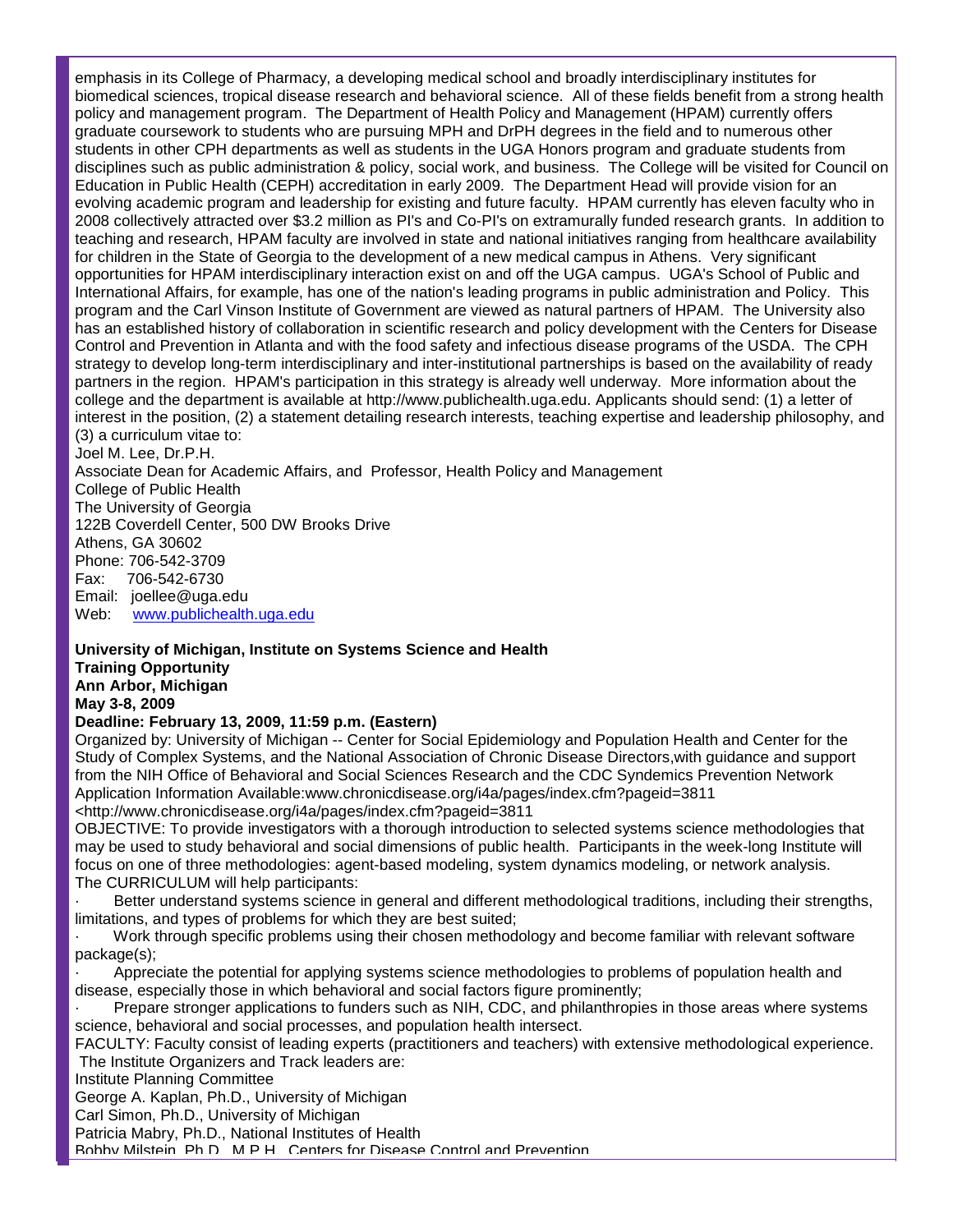Robert Smariga, National Assn. of Chronic Disease Directors Track Leaders

Agent-based Modeling -- Rick Riolo, Ph.D., University of Michigan

System Dynamics Modeling -- Nathaniel Osgood, Ph.D., University of Saskatchewan

Network Analysis -- Thomas Valente, Ph.D., University of Southern California

Additional faculty and Institute-wide speakers will be announced at a later date.

Program Information: The Institute will feature plenary sessions on topics of general interest as well as hands-on and in-depth training in specific tracks. On the application form, participants will rank their preference for one or more tracks: (1) Agent-Based Modeling; (2) System Dynamics Modeling; or (3) Network Analysis. All tracks will provide an introduction to the relevant methodology with examples drawn from public health. Ample time will be provided for participants to network and form collaborations that will last beyond the course itself.

Background and Resources: The Institute builds on prior efforts of the organizers and sponsors to raise awareness among behavioral and social scientists about the potential uses for systems science methodologies to improve population health (see Mabry et al., 2008, http://www.ajpm-online.net/article/S0749-3797(08)00431-5/abstract). In 2007, the NIH Office of Behavioral and Social Sciences, the Centers for Disease Control and Prevention along with various NIH components produced a four-part lecture series entitled: 2007 Symposia Series on Systems Science and Health. This symposia series is aimed at introducing systems science to behavioral and social scientists for applications in health and is available indefinitely as a public resource via videocast (see below). In May 2007, the University of Michigan Center for Social Epidemiology and Population Health and Center for the Study of Complex Systems hosted a two-day conference sponsored by the Eunice Kennedy Shriver National Institute for Child Health and Human Development, the National Cancer Institute, and the Office of Behavioral and Social Sciences Research at NIH, and the Robert Wood Johnson Foundation. Here are links to these videocasts:

Systems Methodologies for Solving Real-World Problems: Applications in Public Health

To view videocast with Real Player follow this link: http://www.videocast.nih.gov/ram/ss032207.ram To download Video or Audio Podcast follow this link: http://www.videocast.nih.gov/Summary.asp?File=13712 Network Analysis: Using Connections and Structures to Understand and Change Health Behaviors To view videocast with Real Player follow this link: http://www.videocast.nih.gov/ram/ss061207.ram To download Video or Audio Podcast follow this link: http://www.videocast.nih.gov/Summary.asp?File=13878 Agent Based Modeling: Population Health from the Bottom Up

To view videocast with Real Player follow this link: http://www.videocast.nih.gov/ram/ss071307.ram To download Video or Audio Podcast follow this link: http://www.videocast.nih.gov/Summary.asp?File=13931 System Dynamics Modeling: Population Flows, Feedback Loops and Health

To view videocast with Real Player follow this link: http://www.videocast.nih.gov/ram/ss083007.ram To download Video or Audio Podcast follow this link: http://www.videocast.nih.gov/Summary.asp?File=14005 Complex Systems Approaches to Population Health DAY 1:

To view videocast with Real Player follow this link: http://www.videocast.nih.gov/ram/complex053007.ram To download Video or Audio Podcast follow this link: http://www.videocast.nih.gov/Summary.asp?File=13867 DAY 2:

To view videocast with Real Player follow this link: http://www.videocast.nih.gov/ram/complex053107.ram To download Video or Audio Podcast follow this link: http://www.videocast.nih.gov/Summary.asp?File=13869 If you experience difficulty accessing these videocasts, contact Patty Mabry at mabryp@od.nih.gov. Eligibility: To be eligible for this institute, individuals must:

Have completed a Ph.D., M.D., or equivalent terminal degree within their field.

Have at least one year of post-doctoral experience in academia, private industry, non-profit, or government. Have identified one or more problems in public health to which they would like to apply systems science methodologies.

Priority will be given to researchers who have demonstrated research potential and experience and who will clearly benefit from systems science training. The ideal candidate will have prior exposure to systems science methodologies, will be actively pursuing an independent research career, and have a desire to focus their future work on applying systems science approaches to public or population health problems featuring behavioral and social factors. Applicants must be citizens or non-citizen nationals of the United States, or must have been lawfully admitted to the United States for permanent residence (i.e., possess a currently valid Alien Registration Receipt Card I-551, or other legal verification of such status). Women, minorities, and individuals with disabilities are encouraged to apply. Location: The Institute will be held at the University of Michigan in Ann Arbor, Michigan, May 3-8, 2009. The program will begin with a welcome session at 6:00pm on Sunday, May 3 and will conclude by 2:00pm on Friday, May 8. Participants are expected to attend the entire course.

Costs: The NIH Office of Behavioral Sciences Research will pay for travel to and from the Institute site, room and board, and all course materials. There are no additional fees although participants are asked to furnish their own laptop computer; a limited number of laptops will be available on loan to students who do not have an appropriately configured laptop. Family members may accompany participants at their own expense. However, please note that the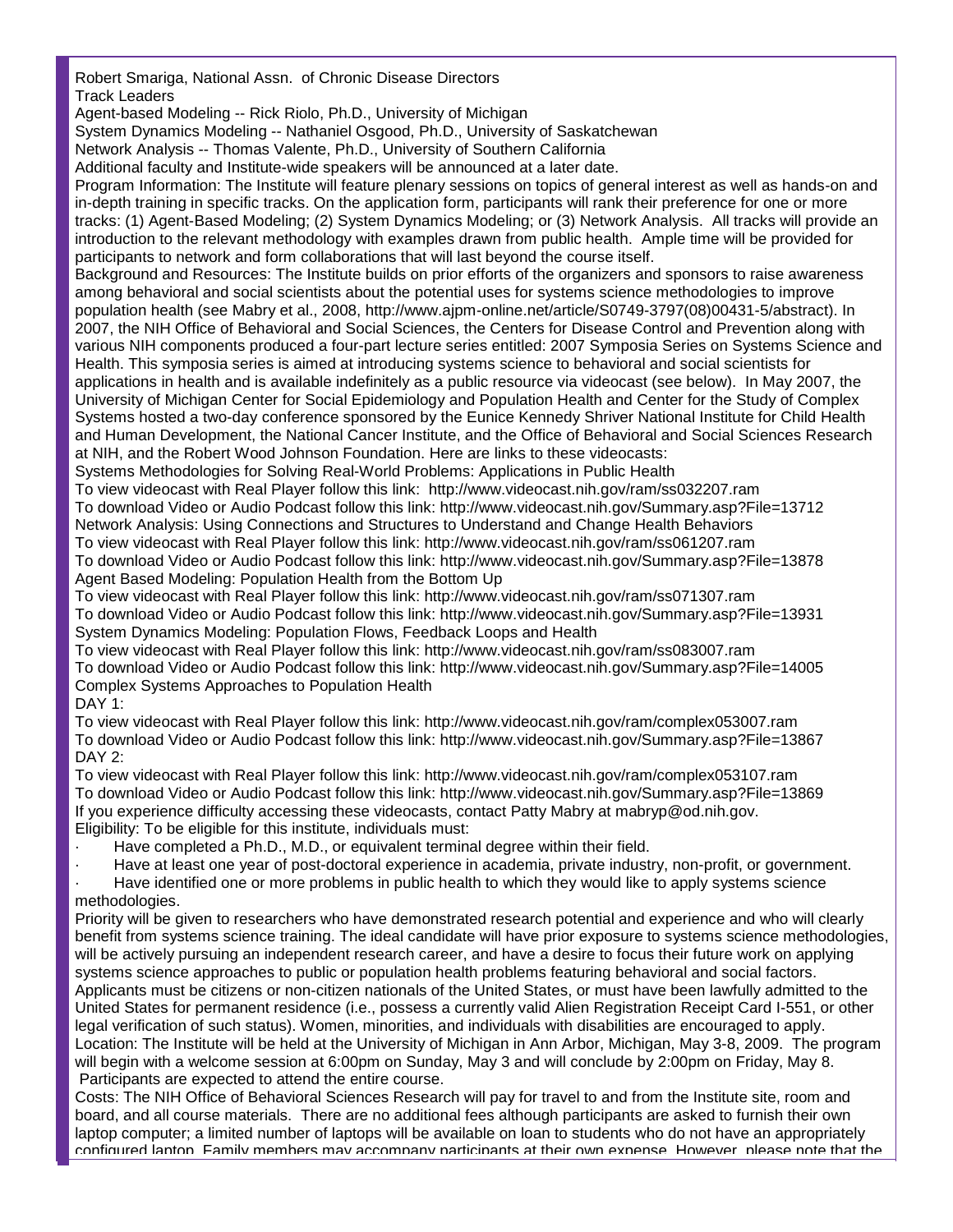curriculum activities will be open only to enrolled students, so family members are encouraged to make their own arrangements for daytime activities.

Accreditation: Currently there is no CE/CME accreditation associated with this Institute.

Application Process: All application materials must be submitted electronically. A complete application packet must include:

1. One Application Cover Sheet with applicant signature

- 2. Curriculum Vitae
- 3. Two letters of recommendation

Letters should come from individuals who have worked professionally with the candidate within the last two to three years.

Letters can be from deans, department chairs, mentors, division chiefs, supervisors, colleagues etc.

4. Brief Personal statement of career interests and how this Institute fits into these interests as well as a summary of prior learning related to systems science methodologies.

5. Research interests, including a succinct statement of a research question that you feel would benefit from one or more of the three systems science methodologies highlighted in the Institute.

Submit your application materials online at www.chronicdisease.org/i4a/pages/index.cfm?pageid=3811. Participants will be notified of their selection by March 16 2009. If you have additional questions or needs, please contact Slavomira Lacinova, National Association of Chronic Disease Directors at (770) 458-7400 or SummerInst@chronicdisease.org.

#### **WORLD - Women Organized to Respond to Life-threatening Disease Executive Director**

Organizational Description: Founded in 1991, Women Organized to Respond to Life-threatening Disease (WORLD) is recognized as a national leader in developing and promoting leadership and advocacy among HIV-positive women. The mission of WORLD is to connect HIV positive women, their allies, families, and communities to one another through peer-based education, support, advocacy, and leadership development. WORLD is a diverse organization for, by, and about women living with, and at risk for, HIV/AIDS. WORLD accomplishes this mission through strategic communication addressing the issues of advocacy, anti-stigma, and HIV prevention. While the Peer Advocate program is conducted locally in the Oakland/Bay Area, WORLD also trains similar organizations on its model both nationally (through its Lotus program) and internationally. WORLD also advocates for women nationally through its Positive Women Network, a new program started in 2008. In addition, international partnerships and exchanges are being explored in Africa and elsewhere. WORLD is a highly respected and admired organization among HIV-positive women and the organizations that support them nationally. Because the organization integrates leadership among positive women into its day to day operations and program and policy development (75% of staff are HIV-positive) WORLD has a credibility and track record that strengthen its work and mission. This is an exciting and rare opportunity to lead and grow an outstanding, well-run organization that is making an immensely positive impact in the world. For more information, please go to www.womenhiv.org. BUDGET & STAFF: The WORLD Executive Director reports to the Board of Directors, supervises a staff of 16, and manages an annual budget of about \$1 million. REPORTING RELATIONSHIPS: The Executive Director reports to a 10-member Board of Directors and currently directly supervises the following staff: Director of Outreach and Prevention, Director of Training and Education, National Advocacy Coordinator, Operations Manager, and Peer Advocacy Program Manager, as well as contractors such as a grant writer and bookkeeper.

ESSENTIAL JOB DUTIES:

1. STRATEGIC PLANNING OVERSIGHT: Oversees and leads the strategic planning process, to set and accomplish both short-term and long-term goals and objectives. Executes the approved strategic plan to best meet the Agency's mission.

2. STAFF/VOLUNTEER MANAGEMENT: Provides leadership and is a mentor to staff. Inspires the team to accomplish and exceed its outlined goals and provide outstanding services to the Agency's clients and community. Ensures the successful and efficient completion of all aspects of the Agency's objectives, and the best use of all staff and volunteers available. Provides opportunities for professional development for all staff.

3. FUND DEVELOPMENT: Plans, leads, and helps execute fund development efforts. In collaboration with the Board and staff, the ED meets and networks with funders and prospective donors and has responsibility for successful fundraising activities. Researches, studies, and seeks additional funding for women's health programs appropriate to the WORLD community.

4. PROGRAM MANAGEMENT: Provide direction for program decisions, including local, national and international project development and monitoring. Encourage program staff and volunteers in the delivery of programs that educate and support women with HIV/AIDS. Negotiates and ensures that programs are meeting the contract deliverables and objectives. Maintains positive relationships with program partners and funders.

5. FINANCIAL MANAGEMENT: Develops the annual agency budget for presentation to the board, ensures proper fiscal accounting and controls in accordance with the guidelines of funding sources and with sound accounting practices. Maintains fiscal solvency of agency.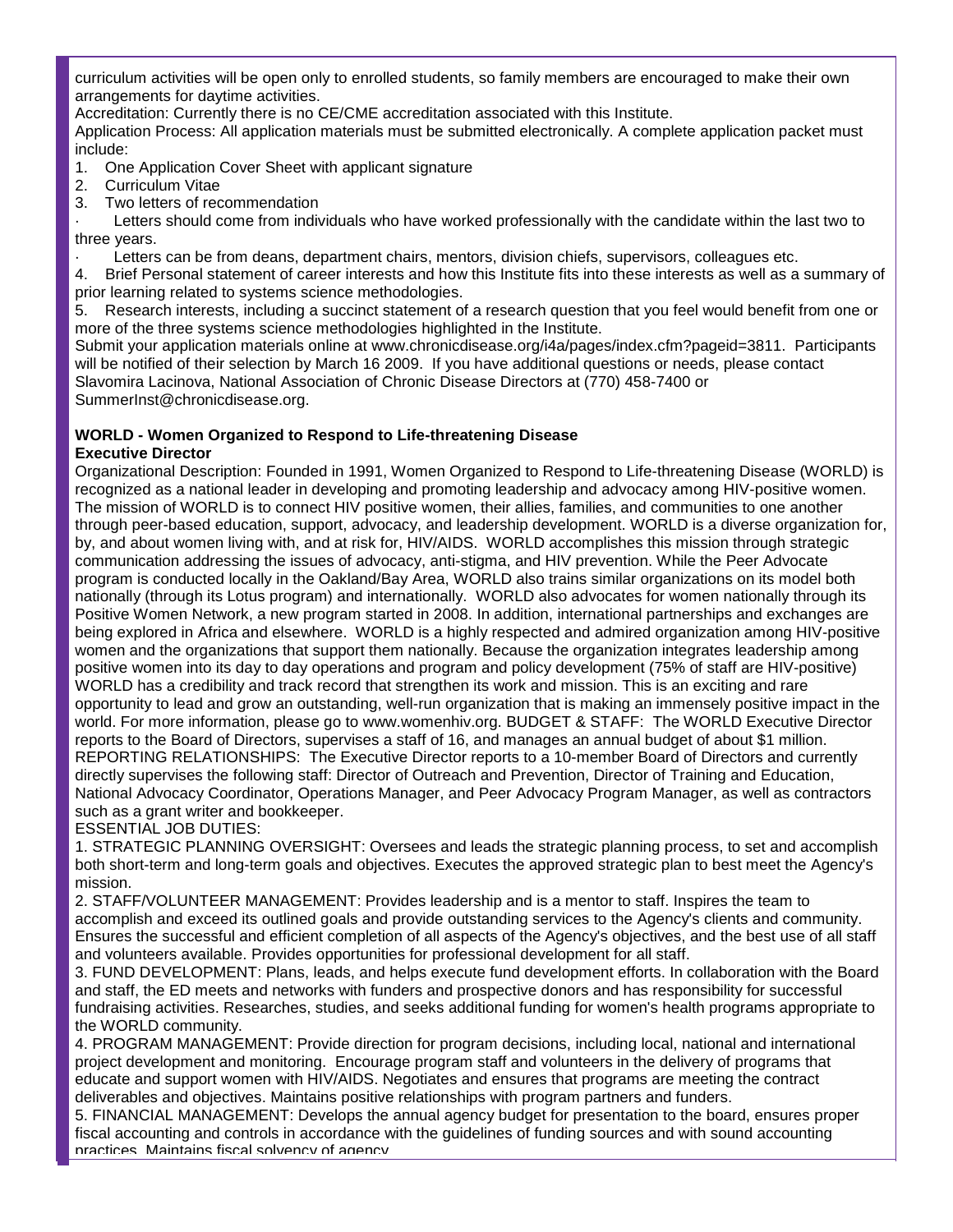6. OUTREACH/PR: Represents the Agency in relationships with local, national, and international communities and officials, the news media, private and public agencies and committees. Acts as the Agency's primary spokesperson. Supervises the production of the quarterly newsletter.

7. INFRASTRUCTRE/ADMINISTRATION: Oversees agency infrastructure management, including IT systems, controls, computers, software and related business protocols necessary to maintain and improve agency services. administers and enforces personnel policies, including HR benefits, compensation and compliance. TRAINING AND QUALIFICATIONS:

· Experience in and passion for the mission of WORLD. Tell us about this in your cover letter.

· Minimum Bachelor's degree with Masters preferred, in nonprofit administration, public health, social work, management, social justice, or a related field · Minimum of 5 years experience in non-profit management as an executive director, senior manager or equivalent in the private sector.

· Thorough knowledge and experience with HIV/AIDS issues pertinent to women, and/or other women's health issues. · Demonstrated success in fundraising, including major gifts, grant writing, and special events.

· Solid financial management skills including ability to effectively manage budgets and invest in improvements, programs and events while maintaining proper reserves.

· Excellent communicator - written and verbal skills - ability to motivate, inspire, influence. Approachable and personable, yet professional. Able to actively listen.

· Effective organizational planning and group facilitation skills.

· Proven success with managing, leading and encouraging staff with very diverse backgrounds, cultures, and personalities (race, sexual orientation, HIV status, religion, socioeconomic status, etc.) · Communicates a long-term, big picture vision to all constituents, yet still keeps sight of the details needed to get there.

· Strong ties to the community and/or ability to network and build relationships with local, national, and international partners, members, donors to foster a mutually beneficial result.

· Must be available to travel approximately 20% of the time.

COMPENSATION: Salary: \$90,000-\$100,000, depending on experience. Generous benefits package offered, including final 2 weeks of the year as paid vacation. To be considered, please send, no later than March 9, 2009, both a resume, and a cover letter that tells us about your passion for and commitment to our mission. Send electronically to: world@articulateintegrity.com. PLEASE DO NOT CONTACT WORLD. Rom This search is being conducted by Articulate Integrity.

**[back to top](#page-0-0)**

# **Conferences and Events**

**Department of Health and Human Services, Office of Minority Health**

**Third National Leadership Summit on Eliminating Racial and Ethnic Disparities in Health: A Blueprint for Change**

The Gaylord National, 201 Waterfront Street, National Harbor, Maryland 20745 February 25-27, 2009 For more information and to register, visit [http://www.omhrc.gov/npasummit2009/.](http://rs6.net/tn.jsp?et=1102456760593&e=001atQw5QrTyANxsBkTJcfaoR9RIv3n-61XT-x8EwkVLw3R5pm3B0BbV86Lw5HNuIKmsHfrqUdhlXhvPH0vD1DqrfFvL4t02UjsynvwXzTSshi4jY4STQHqnqR2d6dcbQsL)

### **The University of Dayton School of Law - Webinar**

#### **Dying While Black: Colorblind Policies and Eliminating the Slave Health Deficit February 26, 2009, 4:00 p.m.-6:00 p.m. EST**

Join us for a Webinar on February 26 At almost every income level, Indigenous Black Americans are sicker than whites and dying at a significantly higher rate. This seminar will trace current Indigenous black American health status to slavery. It will explain why a colorblind policy approach will be ineffective for eliminating the health deficit. Finally, the seminar will provide a comprehensive approach focused on reparations by eliminating improving social determinants of health. This discussion is organized by Professor Vernellia Randall, The University of Dayton School of Law. For more information, contact Prof. Randall at randall@udayton.edu. \*Title:\* Dying While Black: Colorblind Policies and Eliminating the Slave Health Deficit \*Date:\* Thursday, February 26, 2009 \*Time:\* 4:00 PM - 6:00 PM EST After registering you will receive a confirmation email containing information about joining the Webinar. System Requirements: PC-based attendees -- Required: Windows(R) 2000, XP Home, XP Pro, 2003 Server, Vista; Macintosh(R)-based attendees -- Required: Mac OS(R) X 10.4 (Tiger(R)) or newer. \*Space is limited.\* Reserve your Webinar seat now at: https://www2.gotomeeting.com/register/134354403

The University of North Carolina at Chapel Hill, Program for Ethnicity, Culture, and Health Outcomes Minority Health Project to Eliminate Health Disparities 30th Annual Minority Health Conference: "Our World, Our Community: Building Bridges for Health Equality" (Internet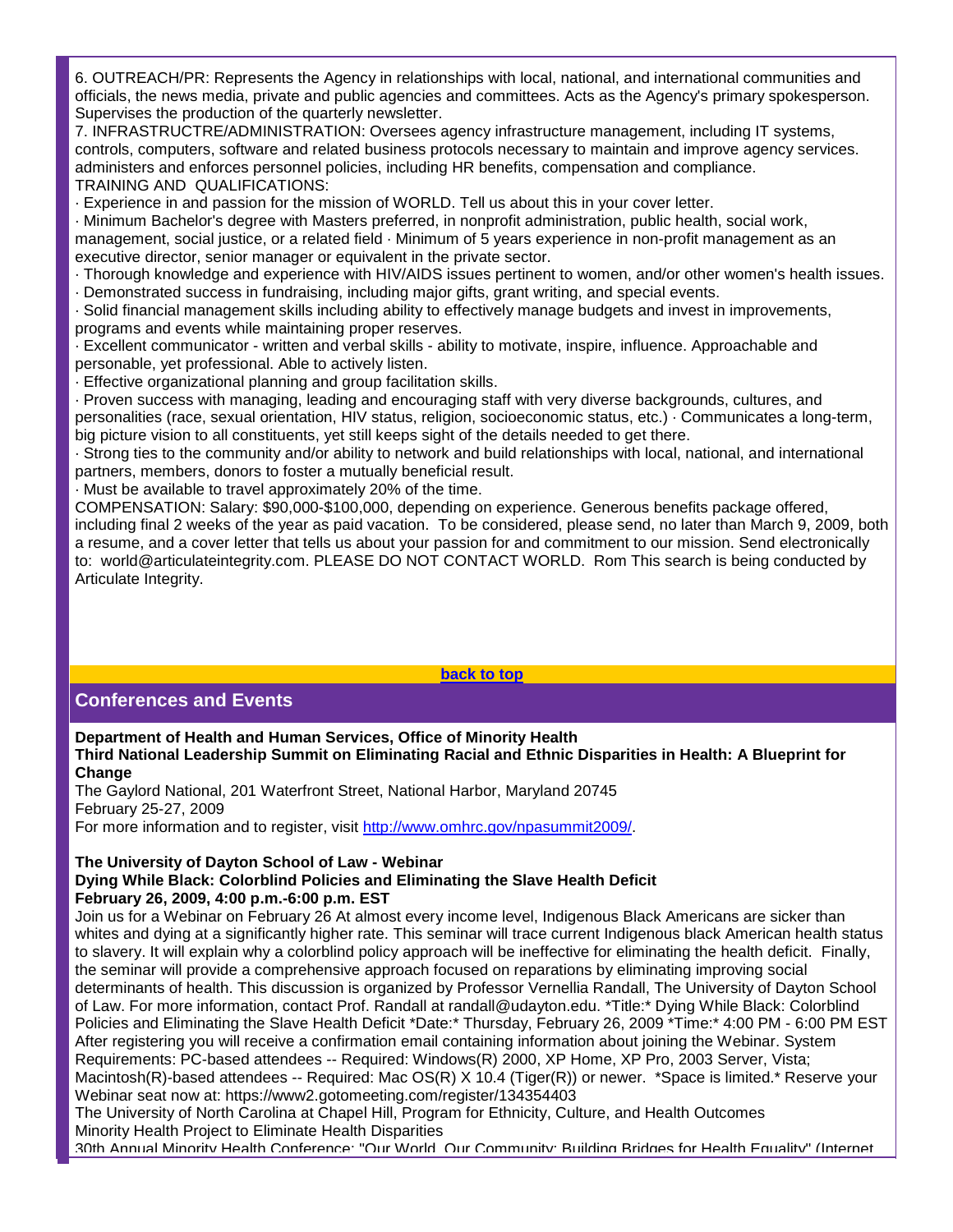and satellite broadcast available)

February 27, 2009, 2:00 p.m.-3:30 p.m.

Please join us for the Internet and satellite broadcast of the 11th Annual William T. Small, Jr. Keynote Lecture, by Barbara Wallace, Ph.D., Professor of Health Education at Columbia University, on Friday, February 27, 2009 at 2:00pm-3:30pm EST. The lecture is the highlight of the 30th Annual UNC Gillings School of Global Public Health Minority Health Conference, presented by the School's Minority Student Caucus on that day. The broadcast will include a live call-in question-and-answer session with Dr. Wallace. For information about the broadcast and about registering for or exhibiting at the full day's Conference in person at the UNC Friday Center for Continuing Education, please visit [www.minority.unc.edu/sph/minconf/2009/](http://rs6.net/tn.jsp?et=1102456760593&e=001atQw5QrTyAOH8RZmxp6R_-IVNbmXUlU2mrxw94AnHyFD0L7WOsvMEdSwfzapT2-xF2fRDIUPb4eL-BoU7EIVFHGbIyERMIDO5659_enZ1NrbVY88pDlKszDzON9zmTh65iKgMk9LLEip_w3gO2KlAw==) (If you wish to attend in person, don't put off registering - this conference fills up early! If you will be in Boston or Chicago, be sure to see below, "New This Year".)

- Webcast information (Keynote Lecture only): [www.minority.unc.edu/sph/minconf/2009/webcast/](http://rs6.net/tn.jsp?et=1102456760593&e=001atQw5QrTyAOY45v9YYrNN04xtWoX9fn87wgoB0zzWnOCGc8vPtv8n0BleBarW0Ir406APbkKCh_9n6hXiRd6mfR4eZYGLSOtwlqJBkiTOQE5g_0PyVnUaXcw_89ovPx9ObAI4lD-oOsRQJlHC6A7eDXqFOURj-sk)
- Satellite broadcast information (Keynote Lecture only): [www.minority.unc.edu/sph/minconf/2009/satellite/](http://rs6.net/tn.jsp?et=1102456760593&e=001atQw5QrTyAOEJBsmizy_17lwF5fJV5Hh-ta_bh7s2S2UOLGGseFdpFUCdYC_zYqCFaBQrlSSIghNrzl2hEyjhMh6tAOGvhVUci4spXLBFeEyF-YMP5HahL2jFOkadFwd_fPgiiaxXSe7HnBDd-AG6UFoa840M_Sn)
- Read viewer comments from past William T. Small, Jr. Keynote Lecture broadcasts:

[www.minority.unc.edu/sph/minconf/2007/webcast/WTSjrKeynoteComments2007.htm](http://rs6.net/tn.jsp?et=1102456760593&e=001atQw5QrTyAOHYe5MbI-MLnsrjguvKL4IXRjdgVqanyv2uYfJ8ADol2cSRFZXHVf1gTRSJH4IDW0PKAnf6wfRVSdgagZB6m8Cba8NpL3avKWMXYdcRauqHtso0dceFWpVVZluhS_aGnodZpCv3CtcXtLH7gucuRJWCyijuAaVl_g32fhgA5vhhzA8nDc8-gfRR3a5-PJJDIY=)

### **University of California - Berkeley Center for Health Leadership**

**Leading Change and Innovation - Conference and Workshops: An Event for Emerging to Senior-Level Leaders in Public Health and Healthcaer**

**Conference: March 3, 2009**

**Workshops: April 17, 2009**

**Locations: UC Berkeley MLK Building Pauley Ballroom & Stephens Lounge**

Check out our website for more information on the agenda, registration, etc. -

[http://sph.berkeley.edu/cphp/chl\\_files/conference09.htm](http://rs6.net/tn.jsp?et=1102456760593&e=001atQw5QrTyANbEj0Uoq5TeO71D1iDauyyGsKYOcULJhALKA0bGwfr1qUcDxnHSFWLbgo_m-ZWv7EJmRxu3YLzgdzc08UCzJfi0AM6d28tyP1wuUkScllOmgQlxtKthjFmmLqRzliks-jUtwgqMVvf0uyXraUHgtGS)

The conference will provide opportunities for participants to:

- Learn from best-in-class leaders, practitioners, innovators and thinkers
- Gain strategies and skills to catalyze change and innovation in their organizations
- Be exposed to emerging trends and practices in leadership
- Network with an engaged community of health leaders
- Gain new ideas to explore and implement in their own organizations

Contact us at [sph\\_chl@berkeley.edu](mailto:sph_chl@berkeley.edu) with any questions about the UC Berkeley Center for Health Leadership or the conference. Check out: [http://sph.berkeley.edu/cphp/chl\\_files/conference09.htm](http://rs6.net/tn.jsp?et=1102456760593&e=001atQw5QrTyANbEj0Uoq5TeO71D1iDauyyGsKYOcULJhALKA0bGwfr1qUcDxnHSFWLbgo_m-ZWv7EJmRxu3YLzgdzc08UCzJfi0AM6d28tyP1wuUkScllOmgQlxtKthjFmmLqRzliks-jUtwgqMVvf0uyXraUHgtGS)

# **Yeshiva University**

#### **Director, Education Programs in Public Health Deadline: March 15, 2009**

We seek a dynamic and experienced public health educator to plan and direct a new MPH program at the Institute for Public Health Sciences (IPHS) of Yeshiva University (YU) in New York City. The IPHS and the MPH program are jointly sponsored by the Albert Einstein College of Medicine and Ferkauf Graduate School of Psychology. The MPH program along with a companion Certificate in Public Health, was developed in collaboration with other YU schools and programs, including its schools of law, business, and social work, and has been approved by the New York State Department of Education. Our students will be drawn from integrated pre-doctoral programs (MD/MPH; PhD/MPH), and post-doctoral training programs. We emphasize hands-on experience in community-based research for all trainees, and a scholarly focus on behavioral issues in public health, global health, prevention, and health disparities.? More information can be found at: http://www.yu.edu/iphs/. The Director must have a doctoral degree in public health or a clinical doctorate and an MPH (or equivalent) degree, and should have experience and accomplishments in education, interdisciplinary and collaborative program development, mentorship, and research. Creating this innovative, cross-cutting program will require outstanding leadership and interpersonal skills. Women and minorities are encouraged to apply. Faculty appointment will be commensurate with experience. Interested candidates should submit a letter of interest, a CV, and 3 references (with contact information) to:

Merrilly Calabrese, Administrator Institute for Public Health Sciences Albert Einstein College of Medicine 1300 Morris Park Avenue Mazer Bldg, Rm 434 Bronx, NY 10461 Or via email to: [calabres@aecom.yu.edu](mailto:calabres@aecom.yu.edu)

**[back to top](#page-0-0)**

**Resources**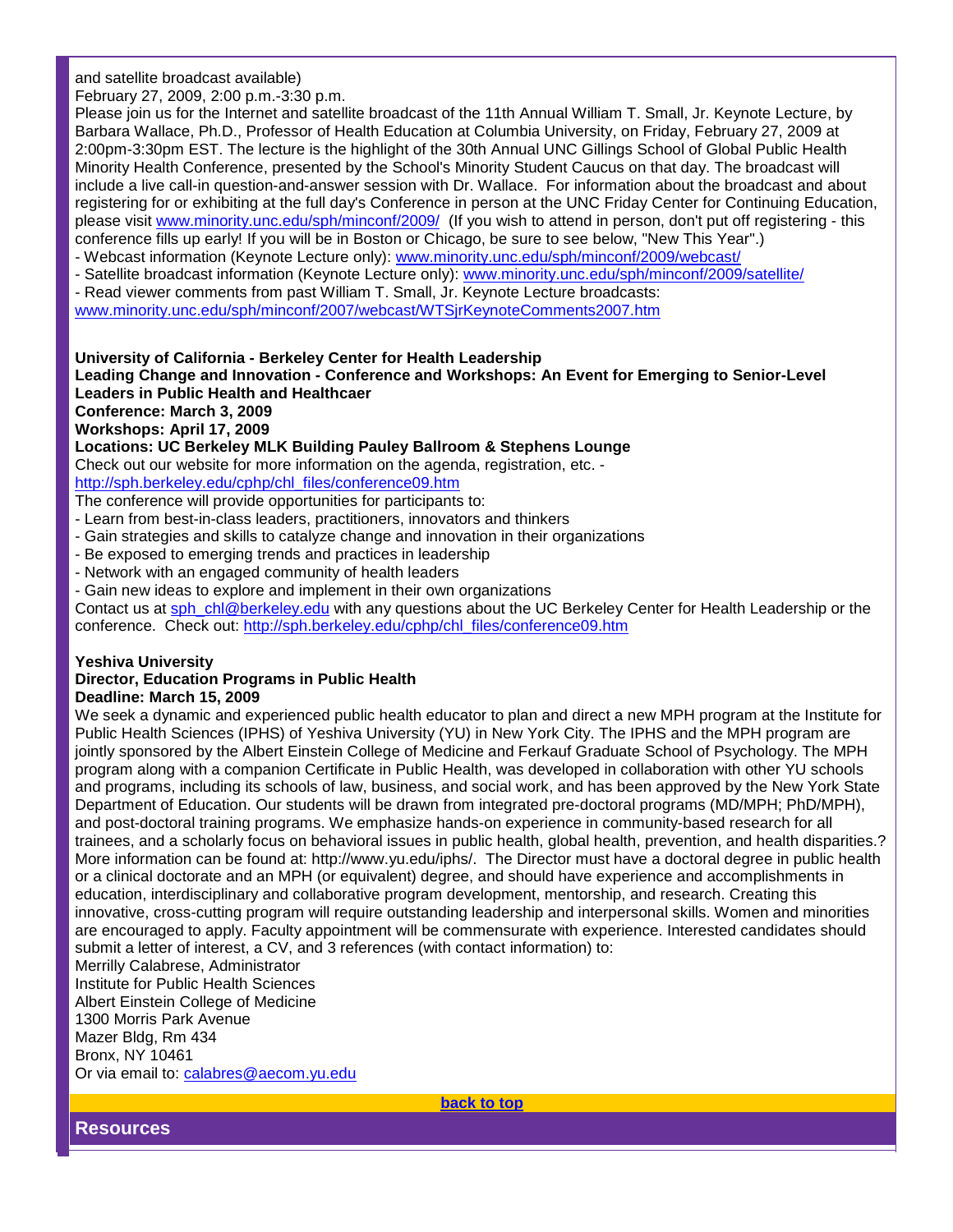### **Publications**

# **Association of State and Territorial Health Officials (ASTHO)**

**ASTHO 2008 Snapshots: State Activities to Promote Health Equity**

# [http://www.astho.org/templates/display\\_pub.php?pub\\_id=3333&admin=1](http://rs6.net/tn.jsp?et=1102456760593&e=001atQw5QrTyAPoNFn5YFeM8PJbwLJCE4dLJmAGmDXxG4Shs1PFSr5EZIra17zzsFdriH0FHwRRUSY8QxzEJShEbJg1r-JZ1EM0UBSha2Xbkfng9FyZQPmsdSACcnu4_BhbyUC6DacjKhdnICW_vDDHk8tS4zZESWr7vu9Jj7iMWSKAuwjSd7Zqeg==)

The Association of State and Territorial Health Officials (ASTHO) has published online snapshots highlighting state activities that promote health equity. Nearly every state is represented. This online tool features an overview of each state's health priorities, a flowchart outlining the organization and infrastructure of state departments of health, each state's activities and/or organizations that address the social determinants of health. To view these briefs, click on different states http://www.astho.org/templates/display\_pub.php?pub\_id=3333&admin=1.

#### **Class and Race Formation in North America By James W. Russell**

University of Toronto Press, Paperback \$28.95

Publication date: January 1, 2009 Website

Examination copies tel. 1-800-565-9523 or e-mail [requests@utphighereducation.com](mailto:requests@utphighereducation.com)

In this far-reaching study, Russell offers a comparative exploration of how patterns of class and racial inequality developed in the United States, Mexico, and Canada from the colonial pasts to the beginning of the North American Free Trade Agreement and beyond. He illustrates the effects of uneven economic development on both class and race in North America, examines how unique class and race dynamics in each of the countries have contributed to overall continental patters, and demonstrates the complexity of the ways in which class and race are interrelated. Ultimately, he reveals a continent of diverse historical experiences, class systems, and ways of thinking about race. "Russell's meticulously researched, and highly detailed, book presents a critically important people's history of North America. For those interested in how class and race emerged and diverged among the three countries sharing this continent, this book provides rich insights and demonstrates the potential of comparative research to broaden our perspective. -- Dan Zuberi, University of British Columbia, author of Differences That Matter: Social Policy and the Working Poor in the United States and Canada.

Contents: Preface; 1. Introduction; 2. Origins of Inequality and Uneven Development; 3. A New Empire; 4. Immigration; 5. Race Mixture; 6. Accumulation of Capital and Dependent Development; 7. NAFTA; 8. Comparative Economic and Social Classes; 9. Racial Contours of North America; 10. A North American Social Model? Bibliography; Index

Also available:

(1) Double Standard: Social Policy in Europe and the United States

By James W. Russell Website

Rowman & Littlefield, Paperback \$24.95

Examination copies: tel. 800-462-6420

"This is a wonderful book: erudite and sophisticated, yet lucid and to the point." Frances Fox Piven, president, American Sociological Association

(2) Societies and Social Life: An Introduction to Sociology

By James W. Russell Website

Sloan Publishing, Paperback \$32.95

Examination copies: tel. 845-534-4994

"Russell introduces sociology as it was meant to be: relevant to the present, historical in its approach, empirically grounded, holistic, and critical." Jerry Lembcke, Holy Cross College

Developing Methods to Compare Low-Education Community-Based and University-Based Survey Teams Health Promotion Practice

Brugge D, Kapunan P, Babcock-Dunning L, Matloff RG, Cagua-Koo D, Okoroh E, Salas FL, Bradeen L, and Woodin M.

The study was published online on January 7, 2009 in the journal Health Promotion Practice, doi:

10.1177/1524839908329120

Community-based participatory research (CBPR) is a research approach that involves members of an affected community in most aspects of the research study. There are, however, few studies that have assessed the quality of data collection in CBPR. To help address that gap, a pilot study compared the results of data collection done by teams of graduate students to teams of community members from a public housing development in Boston. The study found no major differences in the quality of data collection between the two groups. "We compared the data collection done by teams of graduate students to teams of community members and found very little difference in the quality of the results," said Douglas Brugge, PhD, associate professor in the department of public health and family medicine at Tufts University School of Medicine in Boston. "The hope is that engaging communities directly in the research process will yield benefits for both the research and the community. Validating that, however, means that we must address concerns that CBPR is not as rigorous as traditional research." In collaboration with the West Broadway Task Force of South Boston, a local community-based organization, the surveys were conducted face-to-face in a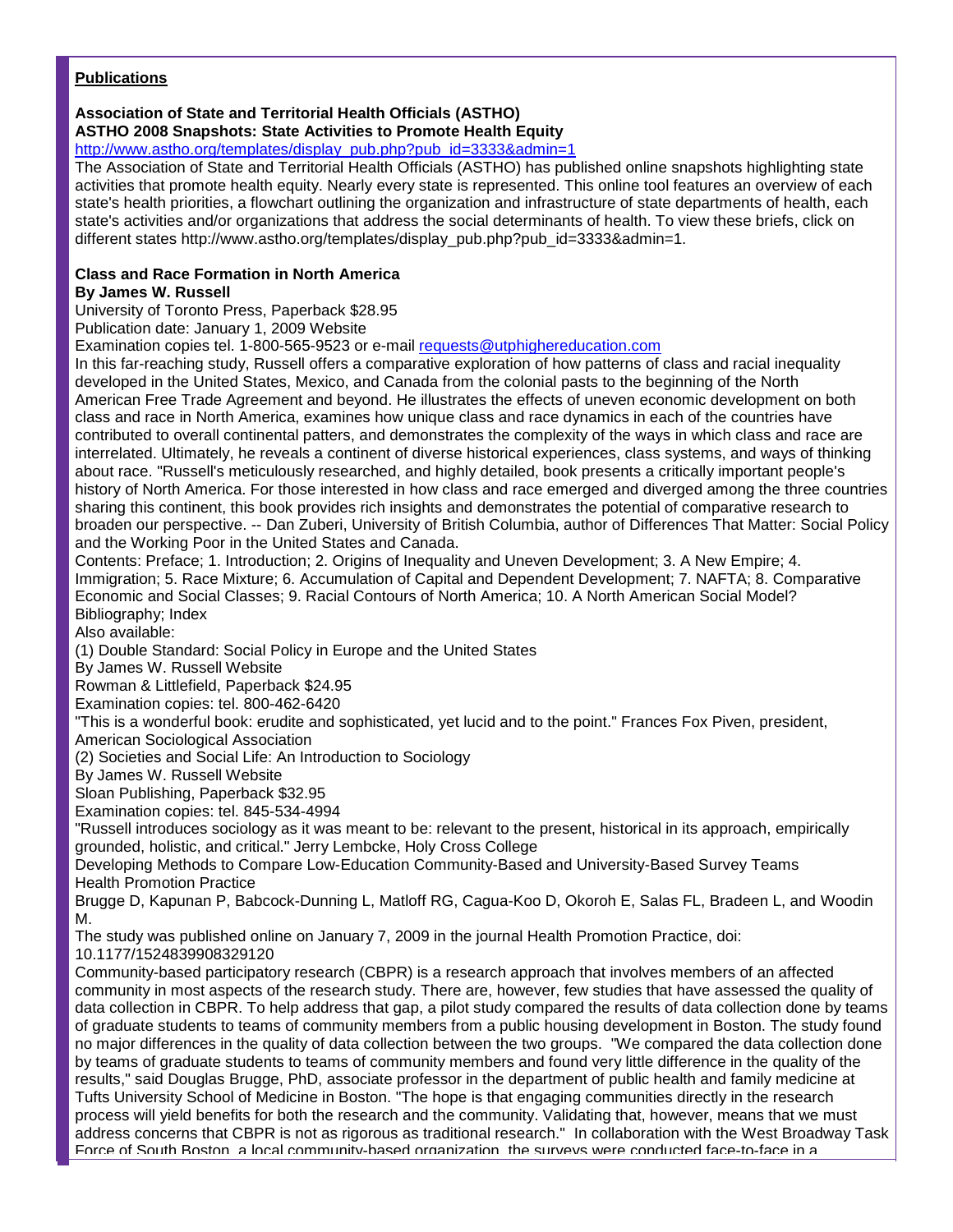multiracial and multiethnic public housing development. The two groups in the study were made up of three teams of two Tufts graduate students each and two teams of two community members each. The community members were from the neighborhood and had previous experience with conducting surveys. The graduate students were enrolled in a four-week class on CBPR research methods. Prior to conducting the survey, the students and the community members were trained on how to conduct the surveys. After training, the student groups and the community member groups were randomly assigned 80 addresses to survey in the West Broadway Housing Development. Surveys asked basic demographic questions and questions related to housing. In total, 49 surveys were completed. The community member group had a slightly higher response rate (37 percent) in comparison to the student group (31 percent). There were some differences within data tracking wherein some of the community members used their own data tracking sheets. This resulted in some confusion in data entry but did not affect integrity of the surveys themselves. "Given that our sample size was small and the groups only completed 49 surveys, we had limited power to test statistical significance. A larger study is needed to determine whether these results would hold in the same neighborhood or in other neighborhoods. The study, however, does show that it is possible to research the methods and quality of research work done in CBPR. The recent popularity of CBPR warrants additional research in assessing its integrity," Brugge says. Brugge is also the director of the Tufts Community Research Center (TCRC), supported by the Jonathan M. Tisch College of Citizenship and Public Service at Tufts University. The TCRC seeks to involve Tufts faculty and students in research done in collaboration with community partners.

# **Kaisernetwork.org**

### **Science & Medicine | Blacks in Western Pennsylvania Have High Rates of Kidney Failure; Educational Campaigns Encourage Prevention, Early Detection**

#### [http://www.kaisernetwork.org/daily\\_reports/rep\\_index.cfm?DR\\_ID=56611](http://rs6.net/tn.jsp?et=1102456760593&e=001atQw5QrTyANIIS84Ev6mogWAauEzP-37_swF0gmRvubDoTuWKG7iskQJhvP-441j43OmPUXq3yuWNzGCN4F53UaEG_ntuZ5WG2mk3qaTUaKZ54dMdwHOsdd1CIV1QA9mJqsQgU7BZrVYLO9gpXrLlm24hVG9CG2-t7mTfS09jhJUeNaRECA9_Q==)

Western Pennsylvania has the highest rate of blacks with end-stage renal disease, or kidney failure, according to the most recent report from the [http://www.usrds.org/ ] U.S. Renal Data System, and as a result health care workers are targeting the group with prevention and early detection messages, the [

http://www.pittsburghlive.com/x/pittsburghtrib/news/s\_608737.html] Pittsburgh Tribune-Review reports. According to the Tribune-Review, blacks are almost four times as likely as whites to die of kidney failure. Major risk factors for kidney disease include high blood pressure and diabetes, according to the Tribune-Review. Cheryl Winkler, head of the molecular genetic epidemiological studies section at the [ http://www.cancer.gov/ ]National Cancer Institute, said, "If you go to a dialysis center, it's disproportionately African-Americans. This has been known for a long time, but nobody was ever quite sure why." In a study published in the journal Nature in October 2008, Winkler and her colleagues found a gene associated with people of African descent that increased risk for kidney failure. She said, "What we're hoping that means is that we can begin to screen people in the future and tell them their risk for kidney disease and perhaps develop better therapeutics and drugs," adding, "We could have a form of personalized medicine." For the full story, visit [http://www.kaisernetwork.org/daily\\_reports/rep\\_index.cfm?DR\\_ID=56611.](http://rs6.net/tn.jsp?et=1102456760593&e=001atQw5QrTyANIIS84Ev6mogWAauEzP-37_swF0gmRvubDoTuWKG7iskQJhvP-441j43OmPUXq3yuWNzGCN4F53UaEG_ntuZ5WG2mk3qaTUaKZ54dMdwHOsdd1CIV1QA9mJqsQgU7BZrVYLO9gpXrLlm24hVG9CG2-t7mTfS09jhJUeNaRECA9_Q==)

#### **National Center for Education in Maternal and Child Health, Georgetown University Knowledge Path: Racial and Ethnic Disparities in Health**

# [http://www.mchlibrary.info/KnowledgePaths/kp\\_race.html](http://rs6.net/tn.jsp?et=1102456760593&e=001atQw5QrTyAMppEhxJqQQswfBurQJj6sLAfZbN64xTJHTe35QIqdrOeXgYsE6NTYYaP8LGzBi4W4SYwvV7R_SLCiNyFnr0rq9fbbT6muR7Z2XqVOtGFSN99WK-o8iW6nknu9ampV3BeFyOabu7G15NQ==)

The National Center for Education in Maternal and Child Health at Georgetown University has released a new edition of its Knowledge Path: Racial and Ethnic Disparities in Health. The updated guide provides a list of current resources for consumers and health professionals about preventing, identifying, and eliminating racial and ethnic disparities in health. To view this guide, visit http://www.mchlibrary.info/KnowledgePaths/kp\_race.html.

### **Prevention Institute and the Joint Center for Political and Economic Studies, Institute for Health Policy Reducing Inequities in Health and Safety through Prevention**

Prevention Institute and the Joint Center for Political and Economic Studies, Institute for Health Policy have released a position paper, Reducing Inequities in Health and Safety through Prevention. The paper emphasizes the need for a national commitment and elements of an agenda focused on achieving equitable health outcomes for all. In the context of growing interest in health reform, it is intended to catalyze action across the nation and with changing leadership in Washington. With a growing list of sign-ons from local and national health and health equity leaders, we invite you to:

A.) Sign on to the position paper: The paper has been sent to members of the new administration, congress, and others shaping the federal approach to health. If you would like to sign on, please send an email to Christine@preventioninstitute.org with your affiliation or reply to this email. Please indicate if you are signing on as an individual or an organization.

B.) Share this paper immediately with members of the administration and others working on federal health policy as well as your colleagues and partners.

C.) Inform us of any similar efforts your organization is undertaking; coordination and support at this time is critical to success.

This memo builds upon recent and related work including: Healthy Places: Directions for Improving Community,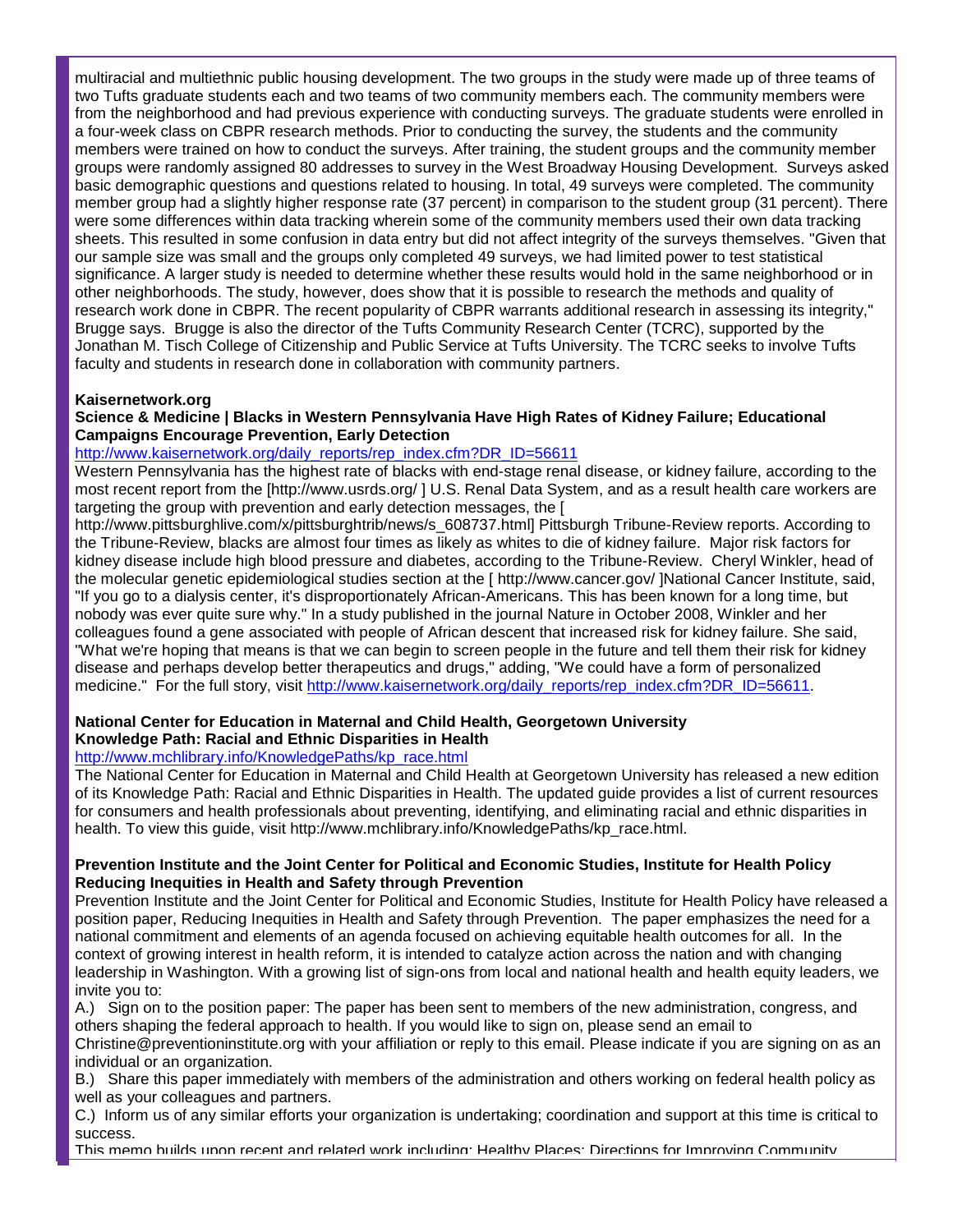Individual, and Economic Health, a platform for addressing chronic disease produced in partnership with PolicyLink; Prevention for a Healthier America: Investments in Disease Prevention Yield Significant Savings, Stronger Communities, which presents a new model for the return on investment in community-level prevention, produced with Trust for America's Health (TFAH) and The Urban Institute; and Preventing Violence before it Occurs: Directions for Improving Outcomes for Young People, Our Cities, and Our Economic Recovery and Growth.

#### **Reducing health inequities in a generation: a dream or reality? Shankar Prinja a & Rajesh Kumar b Bulletin of the World Health Organization 2009;87:84-84. doi: 10.2471/BLT.08.062695 Volume 87, Number 2, February 2009**

Available online at: [http://www.who.int/bulletin/volumes/87/2/08-062695/en/index.html](http://rs6.net/tn.jsp?et=1102456760593&e=001atQw5QrTyAOFNGk1qVR1tgaK_jA7vUCXrgNAJC4vcH3qAoip1xhHRV8_kXd_XgjuE8TAFza5t3QAFZMbMzm41fl5jyAb2mHswQmTYyrSpWAetQWoOuTYkRMTGJd2_jfdKhsHBXo6_alSMhy5hj_Ftc5VxrX-waSu4tI6Q2ngmiAOAAvuE3fkiw==)

a. London School of Hygiene and Tropical Medicine, Keppel Street, London, WC1E 7HT, England.

b. School of Public Health, Postgraduate Institute of Medical Education and Research, Chandigarh, India. ".....Inequalities in health are an indicator of distributional differences in the health status of populations. Low-income countries, which contribute 56% of global disease burden, account for only 2% of global expenditure on health.1 The WHO Commission on Social Determinants of Health has called for "closing the gap" - resolving health inequities between different groups - in the course of a generation. It aims to achieve this by improving conditions of daily living; tackling inequitable distribution of power, money and resources; and measuring and ascertaining the impact of interventions.2 However, there are several challenges to realizing this dream. Health is generally not high on the political agenda. Policy and planning are heavily influenced by a few elite groups who are least affected by health inequalities. Powerful interest groups, such as the pharmaceutical industry, influence health policies in most countries. The revenue of the top 10 global pharmaceutical companies is more than the gross national income of the 57 lowestincome countries.3 Progressing towards the recommendations of the Commission would mean rejection of the biomedical model of disease causation and re-emphasizing the concepts of social medicine. None of this is in the interest of the power groups. Hence, the very step of agenda setting in the course of policy-making is laden with problems. It is difficult to convince politicians and bureaucrats about the long-term benefits of social interventions when they are focused on biomedical interventions that impact their status in the short term...." [au]

# **Relative Child Poverty, Income Inequality, Wealth, and Health**

**Eric Emerson, PhD, JAMA. 2009;301(4):425-426.** 

# [http://jama.ama-assn.org/cgi/content/short/301/4/425](http://rs6.net/tn.jsp?et=1102456760593&e=001atQw5QrTyAPWjAEi8HFcp9o3Y2pvlH8ceCpzsRyDGnkSv2ujG1WiBjcjrWEmbbC1TMIFAquDqmoeb9j6Wq58_XPjz42zeWFjQK4tKUOzD0pZuvysKqjH8eohGtRLj8hCfQnCdUR_cpy-UCOWVis6pyYPHSPTdkVm)

Abundant evidence now suggests that living in relative poverty and exposure to relative income inequality, especially in childhood, may have a detrimental influence on health and well-being during childhood and across the life course. This Commentary discusses the importance of relative poverty in childhood and the implications of income inequality for population health. Child relative poverty (ie, children living in a household with relative income poverty) appears to be a potentially important indicator for children's health. Relative income poverty is commonly defined as having equivalized household income of less than 50% of the national median.1 Equivalization is calculated by dividing household income by an indicator of household composition or need, for example, the square root of the number of individuals living in the household.2 Child relative poverty is strongly related to overall income inequality as measured by the Gini coefficient, which reflects inequalities in the distribution of . . .snip. Author Affiliations: Division of Health Research, Lancaster University, Lancaster, England; and Faculty of Health Sciences, University of Sydney, Sydney, Australia.

University of Pittsburgh Institute of Politics

Health Disparities in America: Challenge and Opportunity

Bruce Barron, December, 2008

http://www.iop.pitt.edu/documents/Status%20Reports/Status%20Report%20Health%20Disparities%20in%20America %202008.pdf

The report highlights the impact of the Center for Minority Health and many of their local, regional and national partners.

# **U.S. News & World Report, Health Daily**

# **Parental Distrust May Explain Lack of Black Children in Clinical Trials**

http://health.usnews.com/articles/health/healthday/2009/02/03/parental-distrust-may-explain-lack-of-black.html Black parents are more likely than white parents to distrust medical research, which may explain why black children are frequently underrepresented in studies. So conclude University of Pittsburgh researchers who surveyed 190 parents (140 black, 50 white) who brought their children to a primary-care clinic.

# **Web site**

**The Center of Excellence for the Elimination of Health Disparities - New Web site**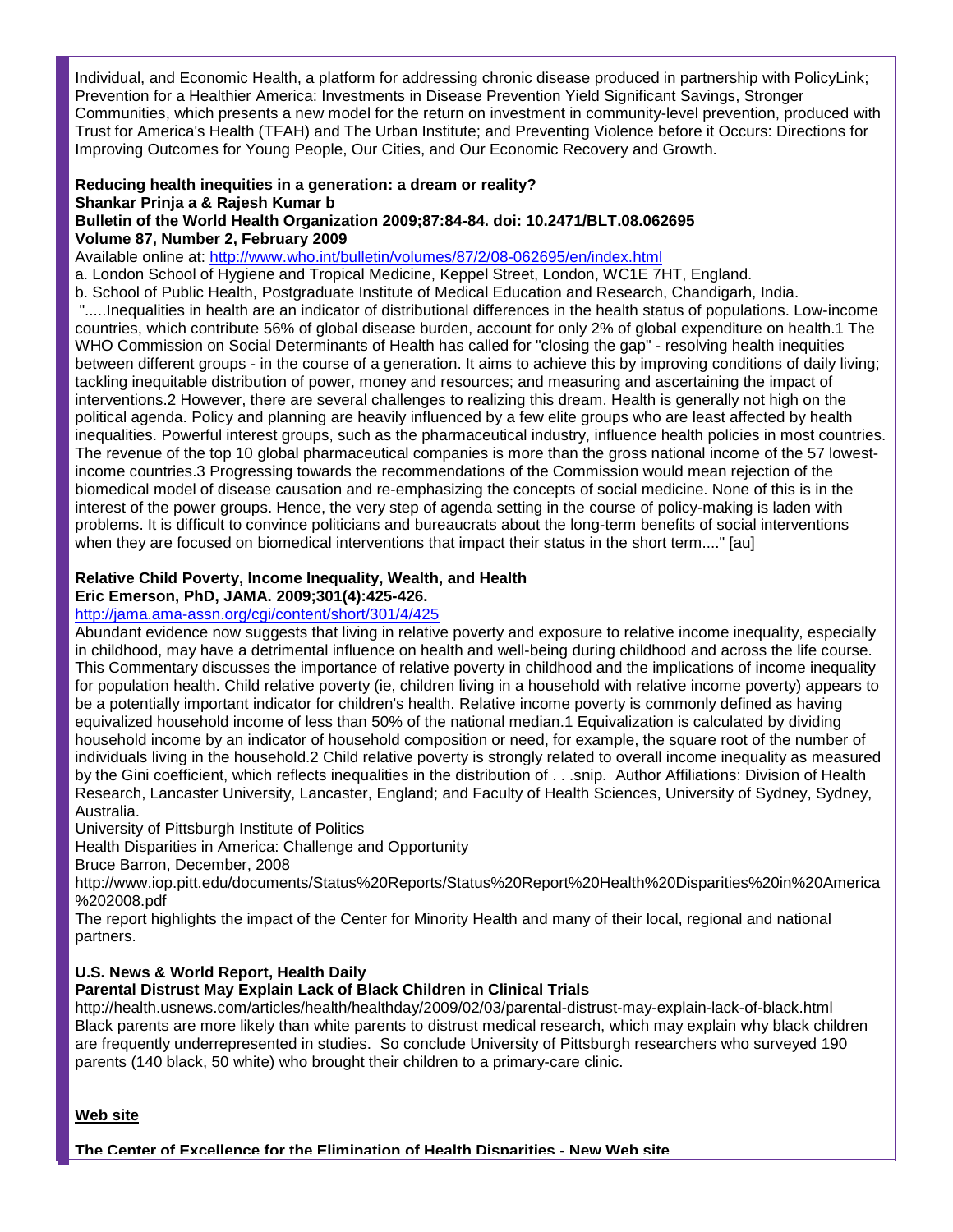### **[www.ceehd.com](http://rs6.net/tn.jsp?et=1102456760593&e=001atQw5QrTyAPjgvvl-sT4N5vknC9a73WHwYmVkaJG36j2zLTNGZFZyxgxMx_o2y7E6ubonGQKeQkrGTITqmxCvjxi-Xvx0_lorz_EFbBFqTs=)**

The mission of the Center of Excellence for the Elimination of Health Disparities - an interdisciplinary, intra-institutional applied health services and research center - is to improve minority health outcomes and eliminate health disparities within the community, state and nation through research, education, and community outreach activities. It draws on the collective expertise of researchers, educators, practitioners and providers in the areas of health and human services, health services research, environmental health, health economics, epidemiology, rehabilitation, public health, evaluation research, social psychology, medical sociology and biomedical research.

# **Others**

.

**Kaiser Health Disparities Report: A Weekly Look at Race, Ethnicity and Health** A service of kaisernetwork.org [http://www.kaisernetwork.org/dailyreports/](http://rs6.net/tn.jsp?et=1102456760593&e=001atQw5QrTyAOiBDquVR0vG8s4_koPpP4w2doNAJPpd4GaSdCCVhNnR65O0H6z8JsseE_M-yTUnPWzx21xGlBCZ4BmH9NhepDPA2wjoh9j4lWtfWikaQNF1sqQTdbxNH_SRwJQwdsIp_c=) View the Health Disparities Events Calendar: [http://www.kaisernetwork.org/calendar/calendar.cfm?action=Month&showone=6](http://rs6.net/tn.jsp?et=1102456760593&e=001atQw5QrTyANtZzHq8RK2_kX_RPbYC-pSWA_4E40HfHeVHbLhXrordfekD3k4aAuk7v6tNM7KpMBdf5A9SExDelZ6eA8DoARSA80RKzkD-w-Um_tQaSNWR0JfuryYIF-DQjIZLXnbYQr4urb496e0B-0Tal0UPLU4hrN_CNDUKol0VjaWNqCFxiuAPvHdLihR) Monday, February 2, 2009 thru Friday, February 6, 2009 POLITICS & POLICY 1. Obama Signs SCHIP Legislation, Says Bill Is 'First Step' Toward Universal Health Coverage 2. Senators Expected To Add Health Disparities-Related Amendment to Economic Stimulus Package 3. HIV/AIDS Commission To Call on Obama To Address Disease Among Blacks in U.S. PUBLIC HEALTH 4. MMWR Looks At Increase in HIV Cases, Risk Factors Among Black MSM in Jackson, Miss. COVERAGE, ACCESS AND QUALITY 5. Blacks, Asians With Terminal Cancer Use End-Of-Life Services Less Frequently Than Other Patients, Study Finds 6. Many Black Parents Distrust Medical Research, Do Not Enroll Children in Clinical Trials, Study Finds SCIENCE & MEDICINE 7. Studies Released at Conference Examine Racial, Ethnic Cancer Disparities 8. Study Examines Potential Causes Behind Late Breast Cancer Diagnoses Among Hispanic Women YOUTH & HEALTH 9. Medical Care, Other Services Have Improved for Immigrant Children CULTURE-BASED CARE 10. Rochester Post-Bulletin Examines Language Services Mayo Clinic Provides OPINION 11. More Action Needed To Encourage Blacks To Quit Smoking, Opinion Piece Says 12. Editorial Suggests Black Parents Learn More About Advances in Medical Research INITIATIVES 13. \$61M, Multicenter Study To Examine Health, Acculturation of Hispanics 14. Efforts, Initiatives Seek To Address Health Disparities Among Minorities RECENT RELEASES IN HEALTH DISPARITIES 15. Study Examines Smoking, Anxiety Among Black Men 16. Study Examines Depression Among Arab, Chaldean, African Immigrants in Detroit **NIH, Center for Scientific Review Video on NIH Peer Review** The Center for Scientific Review at the National Institutes of Health (NIH) has produced a video of a mock study

section meeting to provide an inside look at how NIH grant applications are reviewed for scientific and technical merit. The video shows how outside experts assess applications and how review meetings are conducted to ensure fairness. The video also includes information on what applicants can do to improve the chances their applications will receive a positive review. To make the video both authentic and authoritative, real reviewers volunteered to review real but altered and disguised applications. NIH staff members also volunteered to participate in this video, which was developed in collaboration with the NIH Office of Extramural Research. Details at: [http://cms.csr.nih.gov/ResourcesforApplicants/PolicyProcedureReview+](http://rs6.net/tn.jsp?et=1102456760593&e=001atQw5QrTyANOI1m7uW__9VBviVtp9Sajsem-yWOA56jTieIZdLu4H2Douv2V6PkhY71dcfI2BOOOBTJYroYMCUnJuct3DgQBAkhelhImpwqTfg6ZjMVJOcBE0e0oESqqo95CrYxUCgYRy643ubIJeLjmP5Xsioz214gHyJkabeqr2FC-acRWkE_Ck21B2vM03G-tCAPDrcna4-WVLGgF6-7A7pcUayj1Aplbg3Fv6yFE2xk6yURHc5Agqw_y0V6BANnWAS31fsu7x4mh0MU50o758BtihSqk) 

[Guidelines/OverviewofPeerReviewProcess/InsidetheNIHGrantReviewProcessVideo.htm](http://rs6.net/tn.jsp?et=1102456760593&e=001atQw5QrTyANOI1m7uW__9VBviVtp9Sajsem-yWOA56jTieIZdLu4H2Douv2V6PkhY71dcfI2BOOOBTJYroYMCUnJuct3DgQBAkhelhImpwqTfg6ZjMVJOcBE0e0oESqqo95CrYxUCgYRy643ubIJeLjmP5Xsioz214gHyJkabeqr2FC-acRWkE_Ck21B2vM03G-tCAPDrcna4-WVLGgF6-7A7pcUayj1Aplbg3Fv6yFE2xk6yURHc5Agqw_y0V6BANnWAS31fsu7x4mh0MU50o758BtihSqk)

**NIH, National Center on Minority Health and Health Disparities**

**Webcast of the tne NIH research summit on The Science of Eliminating Health Disparities** [http://www.kaisernetwork.org/health\\_cast/hcast\\_index.cfm?display=detail&hc=3091](http://rs6.net/tn.jsp?et=1102456760593&e=001atQw5QrTyANCzv0A-IorX5yFCXCO3DwH98LUYoCUKdRbrLeV7pLkVyEW4z2kbVjc-MsLLca9d-iUlA8VsR4nRQrWMjg5yAxB6ZuKaoUxFLs1DfbnwwG_IJpNlcTvAotDx4G3ktX9IwdJgLR5X_A_7NGTWBRTs7bt8D_FXHdjGGO4B8vomGOCngMQXyuwK52IN9UFUlxN2vk=) The National Center on Minority Health and Health Disparities recently hosted the first National Institutes of Health